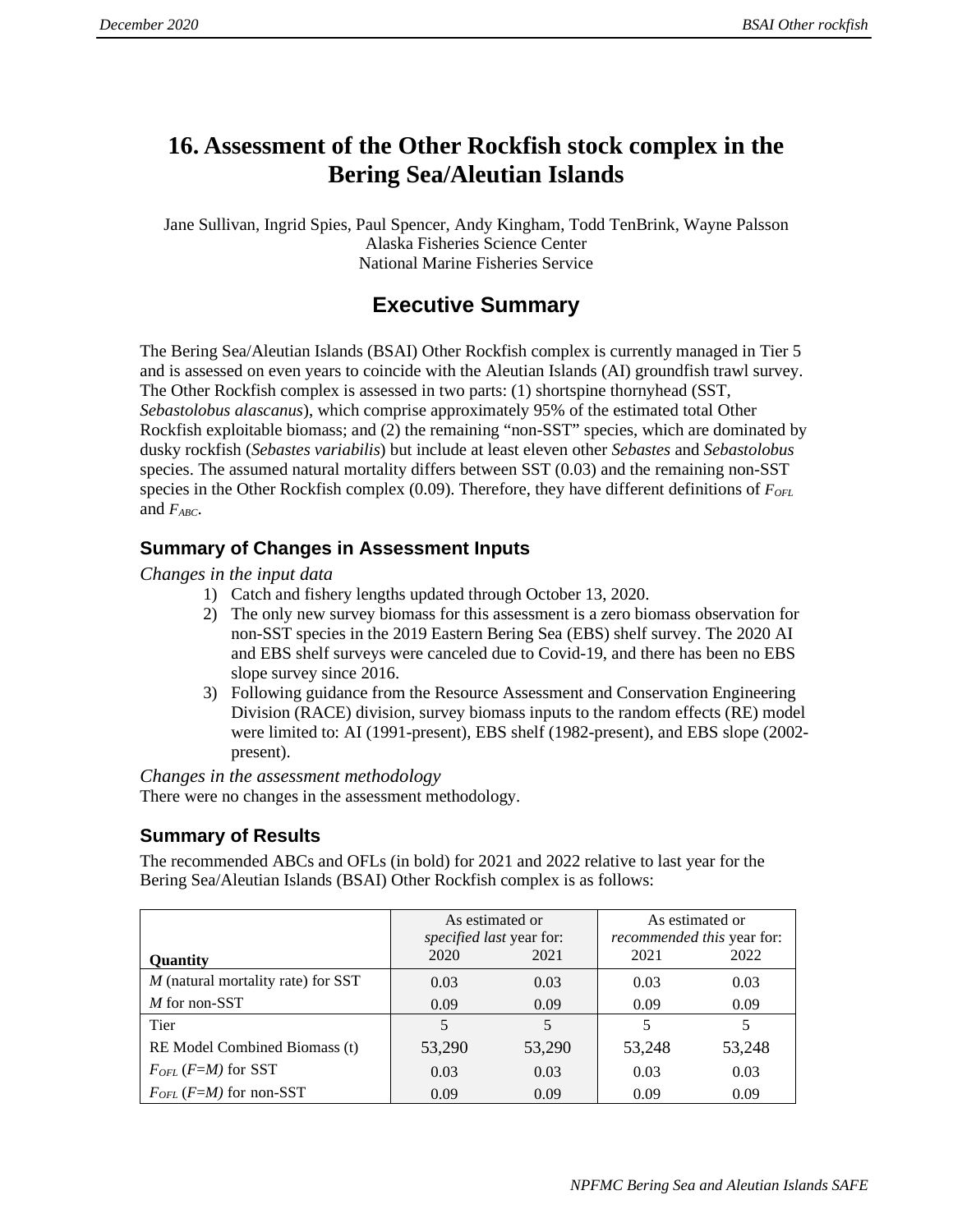| $maxF_{ABC}$ for SST     | 0.0225         | 0.0225                              | 0.0225                       | 0.0225 |  |
|--------------------------|----------------|-------------------------------------|------------------------------|--------|--|
| $maxF_{ABC}$ for non-SST | 0.0675         | 0.0675                              | 0.0675                       | 0.0675 |  |
| $F_{ABC}$ for SST        | 0.0225         | 0.0225                              | 0.0225                       | 0.0225 |  |
| $F_{ABC}$ for non-SST    | 0.0675         | 0.0675                              | 0.0675                       | 0.0675 |  |
| OFL(t)                   | 1,793          | 1,793                               | 1,751                        | 1,751  |  |
| maxABC(t)                | 1,345          | 1,345                               | 1,313                        | 1,313  |  |
| ABC(t)                   | 1,345          | 1,345                               | 1,313                        | 1,313  |  |
|                          |                | As determined <i>last</i> year for: | As determined this year for: |        |  |
| <b>Status</b>            | 2018           | 2019                                | 2019                         | 2020   |  |
| Overfishing              | N <sub>0</sub> | No                                  | N <sub>0</sub>               | n/a    |  |

### *Area apportionment*

The ABCs for the BSAI Other Rockfish complex are apportioned to the AI and EBS by summing the proportion of biomass in each region estimated by the random effects (RE) model for the SST and non-SST components of the complex. Separate ABCs and OFLs are presented below for each area and species/species group to illustrate how ABCs and OFLs are calculated for the complex. In recent years BSAI Other Rockfish have been managed with a BSAI-wide OFL and ABCs for the AI and EBS (in bold). The apportionment of ABCs and calculation of the OFL is as follows for 2021 and 2022:

|                             |                              | AI     | <b>EBS</b> | <b>Total BSAI</b> |
|-----------------------------|------------------------------|--------|------------|-------------------|
| <b>SST</b>                  | RE model biomass (t)         | 14,609 | 36,085     | 50,694            |
|                             | Proportion biomass by region | 0.29   | 0.71       |                   |
|                             | Area ABC $(t)$               | 329    | 812        | 1,141             |
|                             | OFL(t)                       | 438    | 1,083      | 1,521             |
| non-SST                     | RE model biomass (t)         | 967    | 1,587      | 2,554             |
|                             | Proportion biomass by region | 0.38   | 0.62       |                   |
|                             | Area ABC $(t)$               | 65     | 107        | 172               |
|                             | OFL(t)                       | 87     | 143        | 230               |
| <b>Total Other Rockfish</b> | RE model biomass (t)         | 15,576 | 37,672     | 53,248            |
|                             | ABC(t)                       | 394    | 919        | 1,313             |
|                             | OFL(f)                       |        |            | 1,751             |

### *Summaries for Plan Team*

The following table gives the projected biomass in the year harvest specifications were recommended, OFL, ABC, TAC and estimated catch to date for 2019-2022.

| <b>Species</b>                              | Year | <b>Biomass</b>     | OFL         | ABC TAC Catch |              |       |
|---------------------------------------------|------|--------------------|-------------|---------------|--------------|-------|
| Other rockfish 2019                         |      | 55,312 1,793 1,345 |             |               | 663          | 1.266 |
|                                             | 2020 | 53,290             |             | 1,793 1,345   | $1.088$ 916* |       |
|                                             | 2021 | 53,248             | 1.751 1.313 |               |              |       |
|                                             | 2022 | 53,248             | 1.751       | 1.313         |              |       |
| $*C_{\alpha}$ tch as of $\Omega$ ot 12 2020 |      |                    |             |               |              |       |

Catch as of Oct  $13$ ,  $2020$ 

## **Responses to SSC and Plan Team Comments to Assessments in General**

There were numerous SSC and Plan Team comments related to Ecosystem Socioeconomic Profiles (ESPs) and VAST modeling that were not relevant to the Other Rockfish stock and were therefore excluded from this section.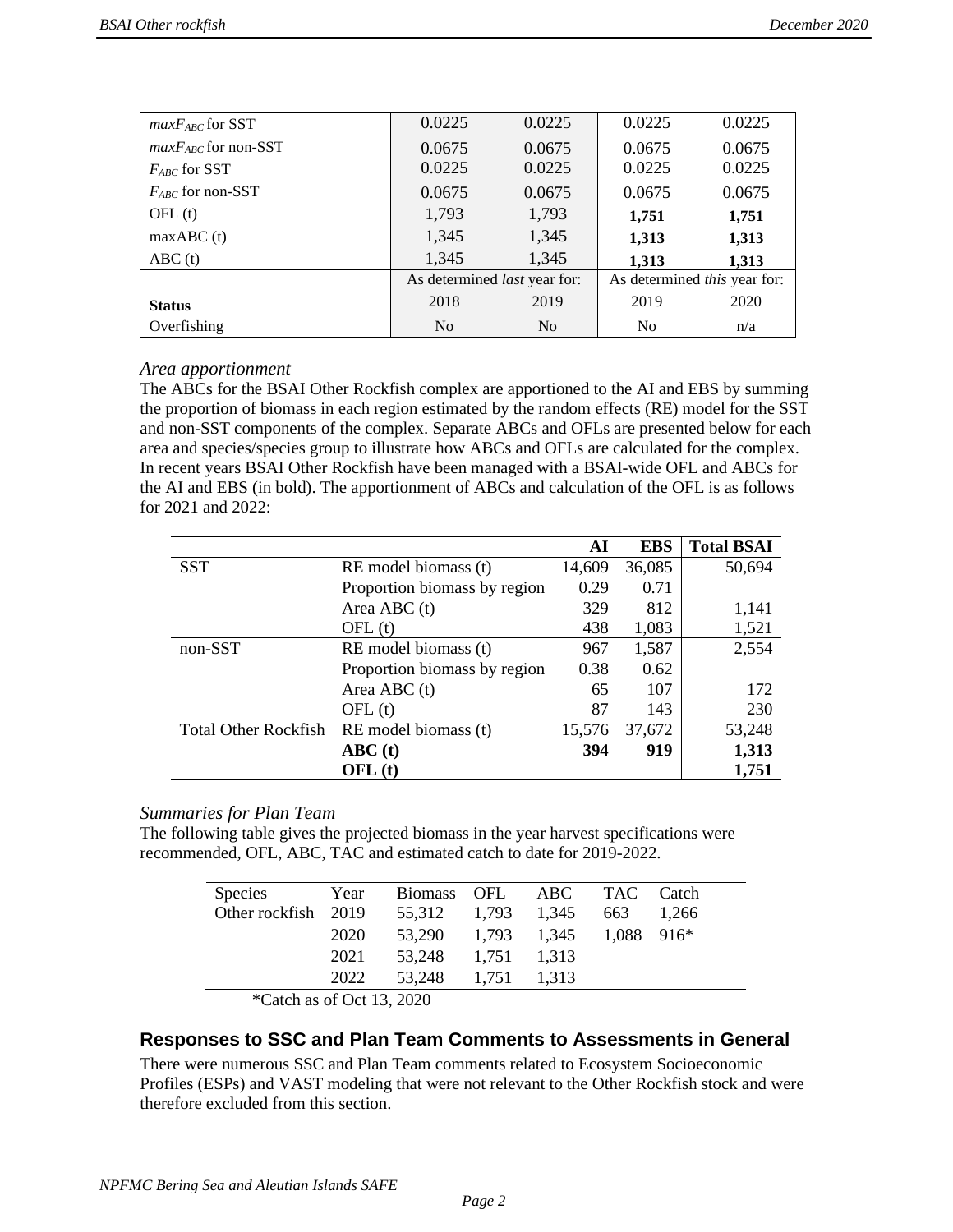### Risk Tables

*"The SSC requests that all authors fill out the risk table in 2019…"* (SSC December 2018)

*"…risk tables only need to be produced for goundfish assessments that are in 'full' year in the cycle."* (SSC, June 2019)

*"The Teams recommended that authors continue to fill out the risk tables for full assessments. The Teams recommended that adjustment of ABC in response to levels of concern should be left to the discretion of the author, the Team(s), and/or the SSC, but should not be mandated by the inclusion of a >1 level in any particular category. The Teams request clarification and guidance from the SSC regarding the previously noted issues associated with completing the risk table, along with any issues noted by the assessment authors. The Teams plan to discuss the risk table process at the September meeting."* **(**Plan Team Nov 2019).

"*The SSC requests the the GPTs, as time allows, update the risk tables for the 2020 full assessments."* (Dec 2019)

"*The SSC provided direct responses to 10 specific requests raised by the Teams:* 

- *1. Whether an overall elevated risk level (>1) mandates a reduction in ABC, and, more generally, the relationship of the risk level to the amount of reduction (if any); No. The intention was to organize, report and clarify risks that are not addressed in the assessment or the Tier system to promote transparency and consistency among assessments. The GPT minutes and the risk tables in this year's SAFE report suggest this is happening. As the SSC outlined in the December 2018 report, the risk tables are intended to be informative rather than prescriptive regarding potential reductions from maximum ABC.*
- *2. How to document changes that may not warrant higher levels of precaution, specifically when an overall elevated level of risk (>1) does not lead to a reduction in ABC (e.g., BSAI northern rockfish, GOA POP, GOA arrowtooth flounder);*

*Notation in the table along with associated explanation of the rationale in the SAFE reports is sufficient.* 

*3. The appropriateness of the overall level of risk being based on the maximum value across the categories, such that scores of 4, 4, 4, and 4 would be the same as a score of 1, 1, 1 and 4;* 

> *This approach is consistent with between-category variability in risk meaning and serves to elevate stocks with any risk concerns for further review (but see comments below regarding the overall rating).*

*4. Whether to state a default level of no risk (=1) or an unknown level of risk when there is no information to evaluate the risk level for a given category (this was of particular concern for Tier 5 and 6 stocks);* 

*"No risk" versus "no information" determinations are different and should be specified (GOA Atka mackerel and BSAI Alaska plaice provide good examples). Further, a rating of 1 does not necessarily mean no risk, but instead may reflect that the risks are dealt with in the assessment directly or via the Tier system and that no additional, unaccounted for risk was identified.* 

- *5. How to determine the relative influence of stock-specific versus indirect ecosystem indicators for setting the risk level (e.g., EBS Pacific cod, BSAI northern rockfish); This is at the discretion of the author/team. No between-category "influence" is likely to be consistent between assessments and attempts to establish category weights is likely to cause as many issues as it might address.*
- *6. How many direct or indirect ecosystem indicators would constitute an elevated concern;*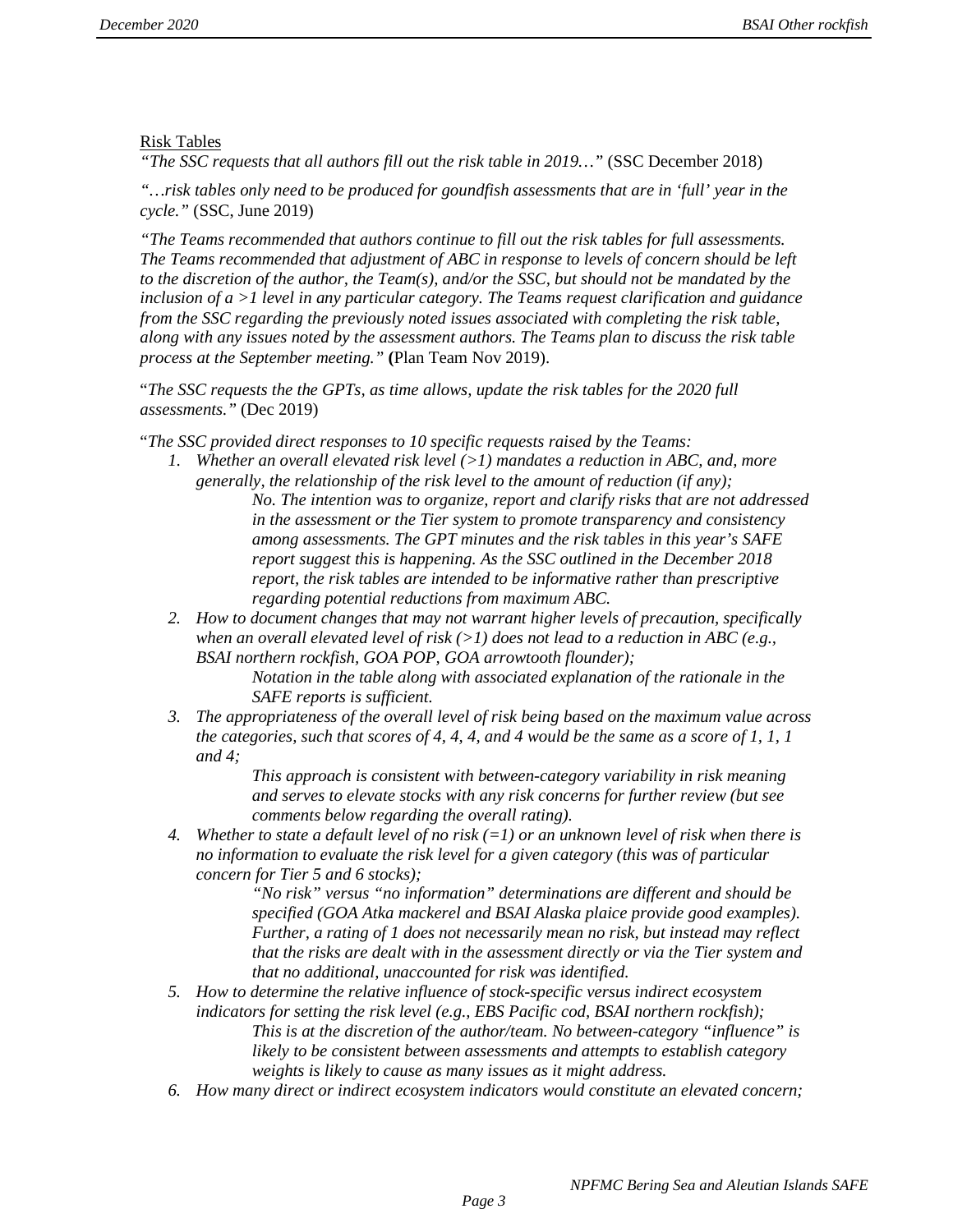*This is left to the judgement of the assessment author and the team on a case-bycase basis.* 

- *7. How evaluations of fishery performance indicators determine risk to stock productivity; As indicated in the SSC's December 2018 report, this additional column should include indications of fishery concern, such as inability to catch the TAC, large changes in CPUE (when not accounted for in the model), or dramatic changes in spatial or temporal distribution that could indicate anomalous biological conditions. If, and how, these indicators are developed is left up to the assessment author and GPT on a case-by-case basis.*
- *8. Delineating issues that fall under more than one category; This is at the discretion of the author and GPT. Categories are not mutually exclusive, and risks can be attributed as deemed most appropriate by the author/GPT.*
- *9. Whether every item, positive or negative, listed in the context of the risk table necessarily constitutes a "concern" (e.g., for Alaska sablefish, is an unusually large year class necessarily a "concern" simply because it is unusual?);*

*No. The tables are intended to promote transparency and prompt further discussion as appropriate. Whether or not an unusual event (e.g. large year class) merits notation in the table is at the discretion of the assessment author and the GPT.* 

*10. The Teams noted that risk table discussions were time consuming and could be simplified if the process to determine levels of risk was decoupled from the decision to propose a reduction and the associated amount.* 

> *As stated in our December 2018 report, it is the intention of the SSC that these be decoupled but developed in concert: The SSC endorsed the Teams' request that the authors continue to fill out the risk tables for full assessments and affirmed the Teams' recommendation that adjustment from maxABC in response to levels of concern should be left to the discretion of the author, the Team(s), and/or the SSC, but should not be mandated by the inclusion of a >1 level in any particular category. The SSC encourages authors or Teams to provide recommendations on reductions and rationale for those reductions when appropriate. The SSC also requests authors to note changes in risk scoring from one assessment to the next, along with the rationale. The SSC reminds the authors that the tables are intended to capture risks and uncertainties that are NOT addressed in assessment and/or the application of the Tier system. In cases where these concerns are partially addressed, the SSC requests that the authors clearly articulate the extent to which the listed items are not already addressed by the assessment and/or the Tier system.*

*…..The SSC recommends dropping the overall risk scores in the tables.*

*…..The SSC requests that the table explanations be included in all the assessments which include a risk table for completeness.*

*….The SSC notes that the risk tables provide important information beyond ABC-setting which may be useful for both the AP and the Council and welcomes feedback to improve this tool going forward."* (SSC December 2019)

We appreciate clarifications to the above questions, and the flexibility to fill in the risk table as most appropriate for each assessment. As a full assessment in 2020, we included a risk table for the first time for BSAI Other Rockfish. As requested, we did not include an overall risk score,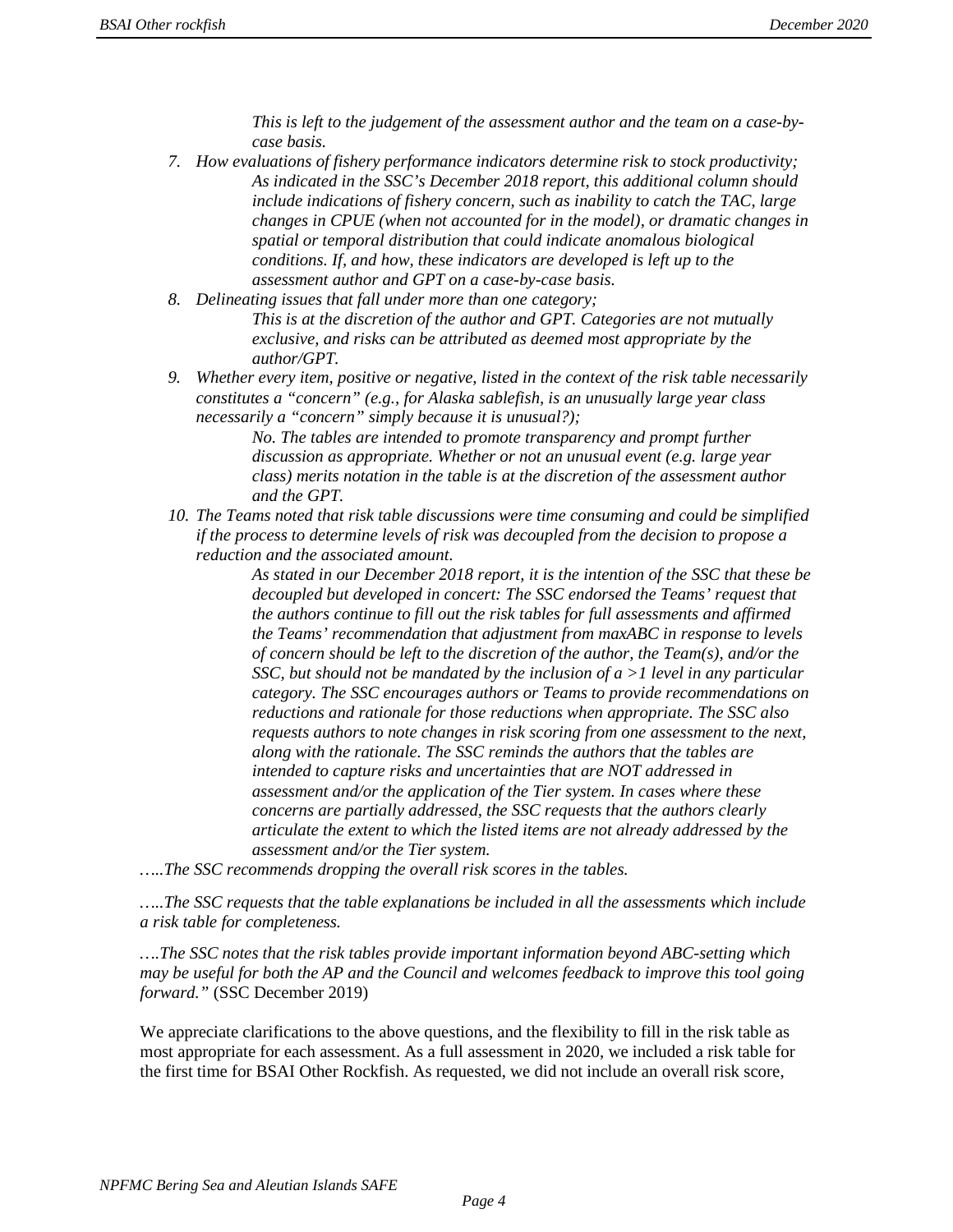and the risk table explanation was copied into each chapter from the updated stock assessment guidelines. Filling in the risk table for this assessment was a time consuming but useful exercise.

## **Responses to SSC and Plan Team Comments Specific to this Assessment**

There were no specific comments pertaining to this assessment.

# **Introduction**

The Bering Sea/Aleutian Islands (BSAI) Other Rockfish complex is currently managed in Tier 5 and is assessed on a biennial basis to coincide with the Aleutian Islands groundfish trawl survey. The Other Rockfish complex includes all species of *Sebastes* and *Sebastolobus*, except Pacific ocean perch (POP, *Sebastes alutus*), northern rockfish (*Sebastes polyspinis),* rougheye rockfish (*S. aleutianus*), and shortraker rockfish (*S. borealis*). The two most abundant species for Other Rockfish complex are SST and dusky rockfish. Other species include redstripe rockfish (*Sebastes proriger*), redbanded rockfish (*Sebastes babcocki*), yelloweye rockfish (*Sebastes ruberrimus*), harlequin rockfish (*Sebastes variegatus*), sharpchin rockfish (*Sebastes zacentrus*), longspine thornyhead (*Sebastolobus altivelis*), and broadbanded (also called broadfin) thornyhead (*Sebastolobus macrochir*). Current definitions of the complex do not specifically exclude blackspotted rockfish (S. *melanostictus)*, a recently recognized species (Orr and Hawkins 2008) that had historically been identified as rougheye rockfish in research surveys. However, blackspotted are currently not distinguished from rougheye rockfish in the fishery catches, and are therefore managed under the BSAI blackspotted/rougheye complex.

The Other Rockfish complex was defined in the BSAI Fishery Management Plan since 1986 and is managed through annual catch limits (Table 16.1). Prior to 2005, separate OFLs were established for EBS and AI management areas for SST and non-SST Other Rockfish. In 2005, the overfishing level was set as a combined limit for the entire BSAI. In that year the BSAI Other Rockfish complex was moved to a biennial assessment schedule to coincide with the frequency of trawl surveys in the AI and the EBS slope surveys. For this assessment, ABCs and OFLs for SST are calculated separately from non-SST Other Rockfish because SST is the most abundant species in the BSAI Other Species complex, and because it is managed under a lower natural mortality estimate (M=0.03) than the non-SST Other Rockfish (M=0.09). However, the OFL and ABC reference points are for the entire Other Rockfish complex and are apportioned to the EBS and AI.

# **Distribution**

SST and dusky rockfish are distributed in different depths and regions of the Bering Sea and Aleutian Islands. SST occur throughout the Aleutian Islands (AI) and eastern Bering Sea (EBS) slope but are most abundant in the western Aleutian Islands, where they are found between 200 m and 500 m depth (Reuter and Spencer 2001). In contrast, dusky rockfish are typically captured between 125-200 m in the Aleutian Islands, and are rarely encountered on the EBS slope in either survey or fishery catches. It is likely that numerous Other Rockfish species are found in high relief, untrawlable habitat, which may lead to the underestimation of total exploitable biomass (Darin et al. 2012).

# **Life History Information**

Rockfish of the genus *Sebastes* are long-lived and do not attain reproductive maturity until 5-27 years of age (Conrath 2017). They are viviparious; they mate and fertilize the eggs internally. Embryos develop within the female, and thousands or millions of tiny larvae are released after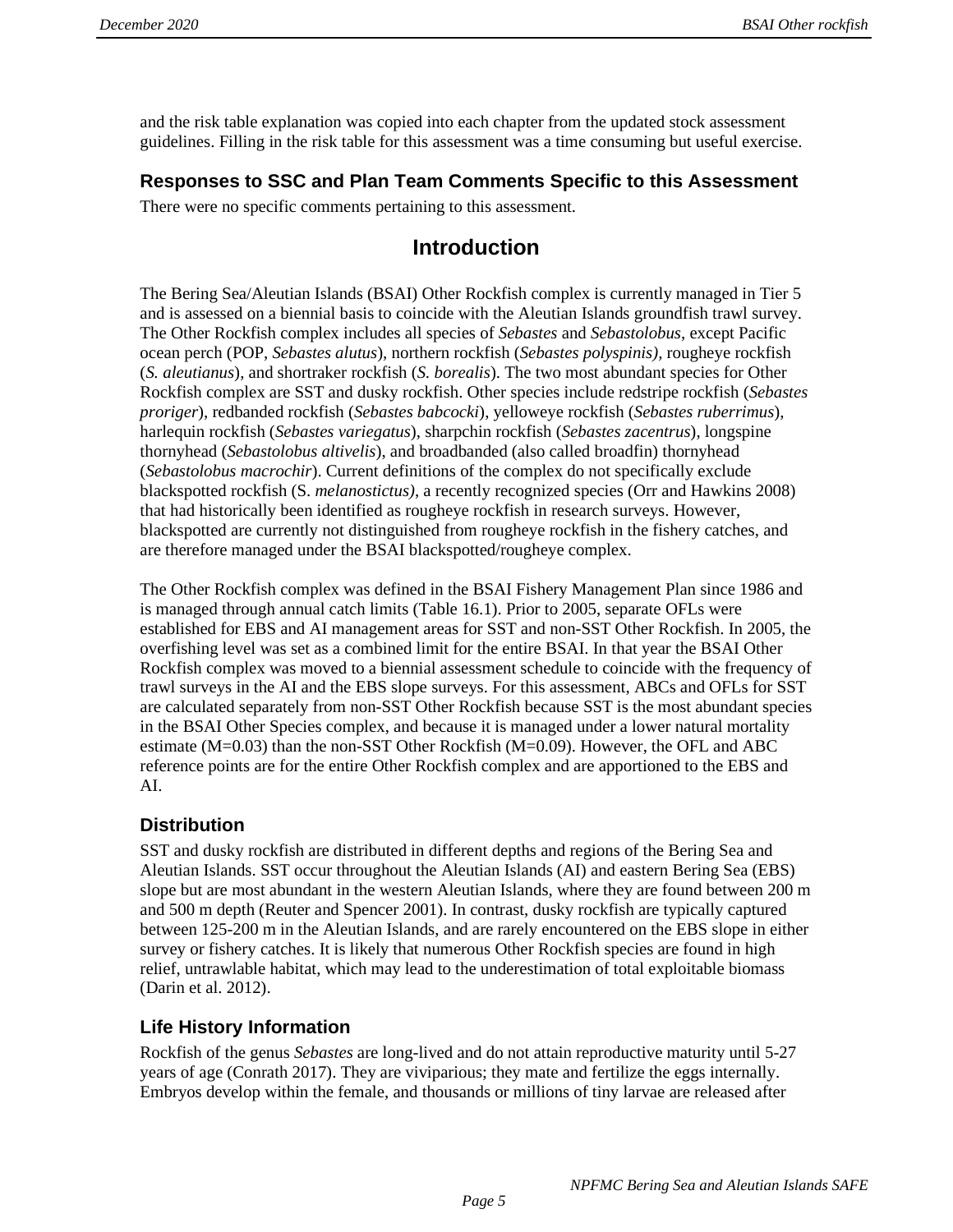several months. Juveniles settle in kelp, eelgrass, or rocky habitat and move to deeper water as they mature. The maximum age of dusky rockfish (*Sebastes variabilis*) formerly known as light dusky (Orr and Blackburn 2004) in the Gulf of Alaska (GOA) is 59 years from the survey and 76 years from the fishery (Lundsford et al. 2009). The generation time for dusky rockfish has been estimated at 23 years following the methods described in Restrepo et al. 1998 and using the estimates available from the dusky age-structured model (Lunsford et al. 2009). Two studies described in GOA dusky rockfish assessment estimated the age at 50% maturity of dusky rockfish in the GOA and range from 9.2-11.3 years (Chilton 2010, Fenske et al. 2018). These values indicate dusky rockfish have a shorter generation time than other rockfish, likely due to the higher natural mortality and earlier maturity. Two specimens of harlequin rockfish collected in the Aleutian Islands reached over 70 years (maximum age of 76 years), easily eclipsing the previously known maximum age of 47 years (from a specimen collected in the GOA). Maturity estimates are not available for the Aleutian Islands; however, GOA harlequin rockfish mature at an early age (50% age and length = 4.7 years at 18.7 cm; personal communication Todd TenBrink, AFSC).

Species of the genus *Sebastolobus*, including SST, broadbanded thornyhead, and longspine thornyhead, spawn pelagic egg masses that are pelagic between April and July in Alaska (Pearson and Gunderson 2003). Longevity may be as long as 100 years in SST (Butler et al. 1995). Age determination for SST has been recently investigated, with the main focus on establishing some working age criteria. Precision between age readers showed promise for young to moderately old specimens, up to 25+ years. Older specimens resulted in generally poorer precision. Accuracy of SST ages, however, remain inconclusive from  $C_{14}$  bomb radiocarbon results (Kastelle et al. 2020). Maturity for SST in the Aleutian Islands showed a 50% length and age estimate at 23.1 cm and 12.6 years (personal communication Todd TenBrink, AFSC). Given that ageing SST are still a work in progress, the maturity-at-age estimate should be viewed as preliminary.

# **Prey and Predators**

Juvenile rockfish are preyed upon by lingcod (Beaudreau and Essington 2007), salmon, and other fish speices (Palsson et al. 2009). Adults are consumed by harbor seals and other marine mammals (Lance and Jeffries 2007). SST are preyed upon by groundfish such as Pacific cod (*Gadus macrocephalus*), sablefish (*Anoplopoma fimbria*), arrowtooth (*Astheresthes stomias*) and Kamchatka flounder (*Astheresthes evermanni*), walleye pollock (*Gadus chalcogrammus*), and the longnose skate (*Raja rhina*). SST consume smaller fish and crustaceans, such as herring, capelin, and crab, as well as skates, eelpouts, krill, and shrimp.

## **Evidence of Stock Structure**

There is no data on the genetic stock structure of dusky, harlequin, or redbanded rockfish. Isolation by distance population structure has been identified in rockfish species such as copper, brown, and grass rockfishes along the United States west coast (*Sebastes caurinus*, *S. rastrelliger*, and *S. auriculatus*; Buonaccorsi et al. 2002, 2004, 2005), Pacific ocean perch off Alaska (*Sebastes aleutus*; Palof et al. 2011), and northern rockfish in the Bering Sea and Aleutian Islands region of Alaska (*Sebastes polyspinis*; Gharrett et al. 2012). Given the similarity in life history among rockfish species, it may be hypothesized that such genetic population structure could exist in the species that comprise the Other Rockfish complex. Genetic data suggests that the genus *Sebastolobus*, which includes all thornyhead rockfish, are subject to genetic population structure (Stepien et al. 2000).

# **Fishery**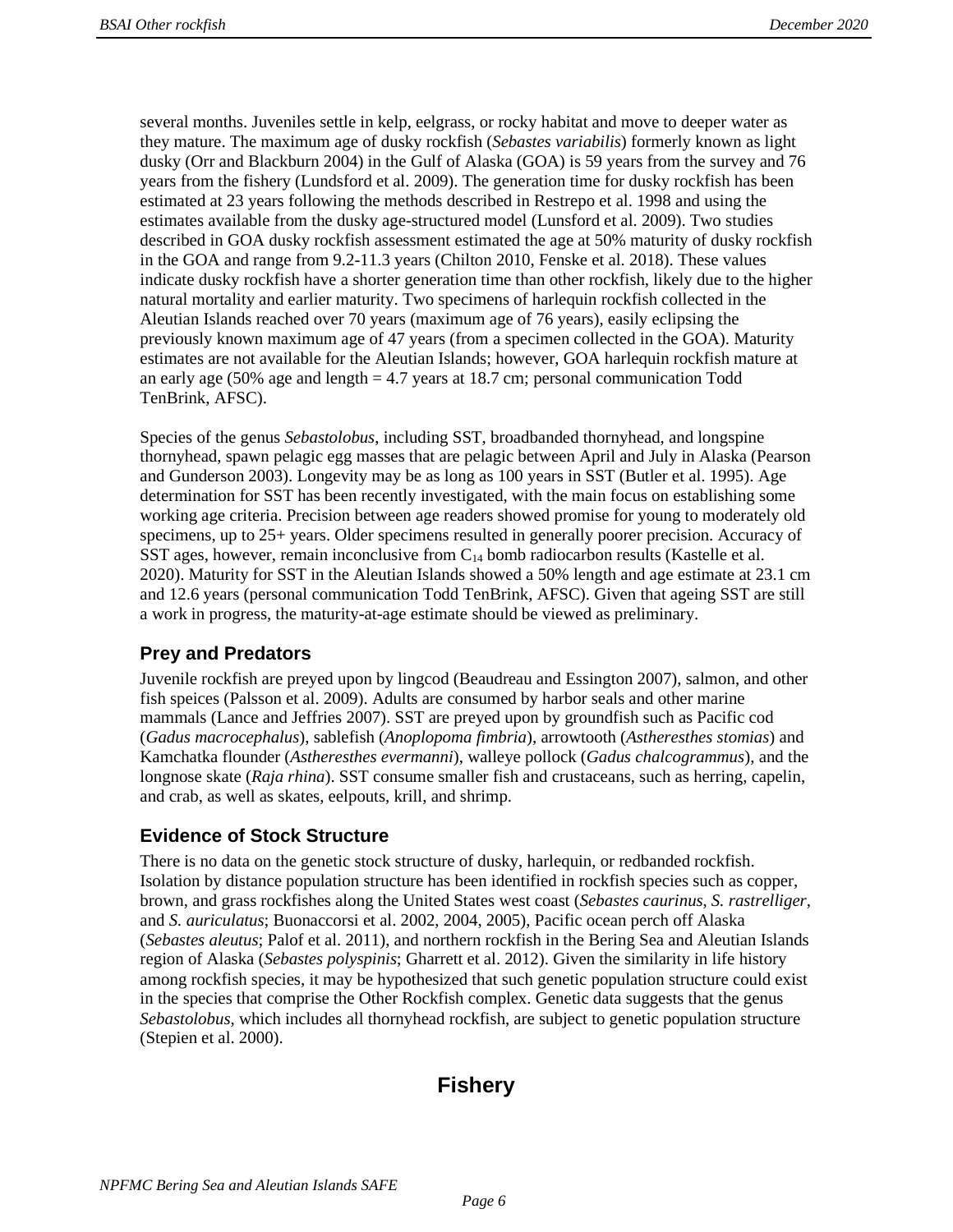Historically, foreign catch records did not identify the various Other Rockfish by species, but reported catches in categories such as "other species" (1977-1979), and "Other Rockfish" (1980- 1990), with the definitions of these groups changing between years. In the domestic fishery, the NOAA Fisheries Alaska Regional Office "Blend" catch database often reported the catches of Other Rockfish species in a single "Other Rockfish" category, although species-specific catch records have been available with the Catch Accounting System (CAS) database beginning in 2003. From 1991-2002, species catches were reconstructed by computing the harvest proportions within management groups from the North Pacific Foreign Observer Program database, and applying these proportions to the estimated total catch obtained from the NOAA Fisheries Alaska Regional Office "Blend" database. An identical procedure was used to reconstruct the estimates of catch by species from the 1977-1989 foreign and joint venture fisheries. Estimated domestic catches in 1990 were obtained from Guttormsen et al. 1992. Catches from the domestic fishery prior to the domestic observer program were obtained from PACFIN records. Catches of Other Rockfish since 1977 by area are shown in Table 16.2. Some relatively high catches occurred in the late 1970s – early 1980s; total catch has only exceeded 1,000 t in 1978, 1979, 1980, 1982, and 1990. Tables 16.2 and 16.3 report catches of the seven most common species identified above (dusky, yelloweye, sharpchin, redbanded, redstripe, and harlequin rockfish, and SST), less common species that are recorded to species (black, darkblotched, rosethorn, silvergray, and thornyhead rockfish), as well as a final category of rockfish not identified to species called "other rockfish." Reported ABCs, TACs, and catches of Other Rockfish from 2004-2020 are shown in Table 16.1. The catch of other rockfish in the Bering Sea has remained stable, but catch in the AI increased substantially in 2011-2020 relative to the period from 1995-2010.

The catches of Other Rockfish are composed primarily of dusky rockfish and SST; from 2003- 2020, these two species composed 83% of the catch in the AI and 90% in the EBS (Tables 16.3 and 16.4). Three species of *Sebastolobus* are routinely captured in BSAI trawl surveys; broadbanded thornyhead, longspine thornyhead, and SST. The SST is by far the most abundant, comprising more than 90% of the thornyheads identified in observer records since 2008 (Tables 16.3 and 16.4). Thornyheads are only identified to genus in the fishery; therefore annual observer records of the proportion of SST out of the total thornyhead catch was applied to fishery catch for an extrapolated estimate of the catch of SST. Fishery observers record SST, broadbanded, and longspine thornyhead, as well as thornyhead unid., which could include any of the thornyhead species. In the Bering Sea, SST are only encountered on the Bering Sea slope.

There is no directed fishing for any of the Other Rockfish species; however, incidental catch occurs in multiple fisheries and gear types (Figure 16.1). The highest proportion (36%) has been caught in the Atka mackerel fishery, followed by the rockfish fishery (18%), the flatfish fishery (13%), the sablefish fishery (10%), and Pacific cod fisheries (9%). Other less significant fisheries include Pacific halibut (4%) and walleye pollock (3%). Since 2003 Other Rockfish have been primarily caught by bottom trawl (71%) and hook and line (25%).

A summary of the Other Rockfish catch retained and discarded from 2003-2020 indicates that the percent of Other Rockfish discarded has ranged from 9% to over 47%, and has generally increased over time (Table 16.5). Discard rates are lower in fixed gear fisheries, which yield a higher quality product than trawl gear (Hiatt et al. 2002).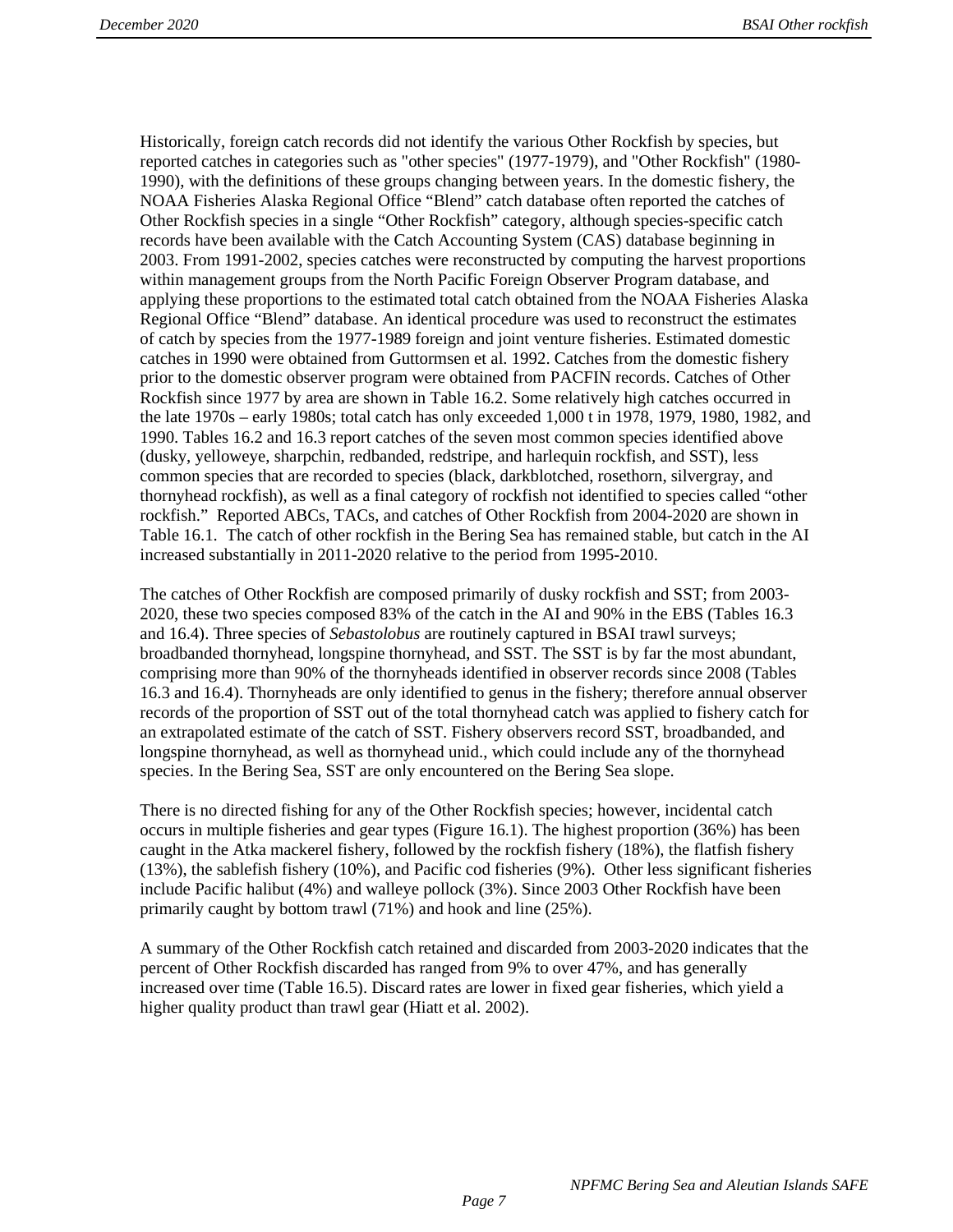# **Data**

## **Fishery**

Fishery length samples have been collected by observers for both SST and dusky rockfish since 2002. Generally, between 500 and 1,500 length samples are taken each year. The fishery tends to encounter larger SSTs than the survey, although SST were smaller on average in the 2017-2019 fishery data (Figure 16.2). Similarly, the fishery tends to slightly larger dusky rockfish than the survey, and there has been little change in the fishery length compositions over time (Figure 16.3).

Catches of the Other Rockfish complex from non-commercial sources (i.e. those not included in the Alaska Regional Office's Catch Accounting System) are shown in Table A1.1. Noncommercial removals averaged from 6.1 t between 2004 and 2019.

## **Survey**

Exploitable biomass of Other Rockfish is estimated using survey biomass from the AI, EBS shelf, and EBS slope bottom trawl surveys (Table 16.6). Standardized U.S. domestic trawl surveys were conducted in 1991, 1994, 1997, 2000, 2002, 2004, 2006, 2010, 2012, 2014, 2016, and 2018 in the AI; 2002, 2004, 2008, 2010, 2012, and 2016 on the EBS slope; and annually 1982-2019 on the EBS shelf. Planned 2020 AI and EBS shelf surveys were canceled due to Covid-19 restrictions. Historical survey data from cooperative U.S.-Japanese trawl surveys conducted in the AI, EBS shelf, and EBS slope exist; however, these surveys utilized different vessels, survey gear, and sampling designs and are therefore not comparable to contemporary survey estimates (Spies et al. 2018). The AI survey is a multi-species survey based on a stratified-random design of previously successful stations and is, therefore, an index survey. However, AFSC has estimated biomasses as though the survey was a stratified random design of habitat stratified by management area, subregion, and depth zones (0-100 m, 101-200 m, 201-300 m and 301-500 m). Therefore, designbased biomass estimates may be more appropriately viewed as mean cpue's weighted and expanded by stratum areas over the survey area. The survey time series began in 1980 but gear was not standardized until the 1991 survey when the Poly'Noreastern (PNE) bottom trawl was uniformly implemented. Before then, a mix of large, fortified nets and a similar net to the PNE were used. Also haul duration was generally 30 minutes prior to 1997 when haul duration was reduced to 15 minutes. The EBS slope survey samples depths from 200 to ~1200 m, whereas the AI survey samples depths to 500 m. Thus, survey biomass estimates of deep-water species such as SST are likely underestimated in the AI survey. Few rockfish are found on the EBS shelf, primarily dusky and harlequin rockfish.

The largest survey biomass for SST is found on the EBS slope, and there has been an increasing trend over the survey time period from 2002-2016 (Table 16.6, Figure 16.4). Similarly the biomass estimates for SST in the AI trawl survey gradually increased from 1980-2010 and have appeared to stabilize (Table 16.6, Figure 16.4). The Southern Bering Sea (SBS), an area defined by the International North Pacific Fisheries Commission (INPFC) northeast of Samalga Pass in the EBS, has the smallest survey biomass of any of the areas (Table 16.6, Figure 16.4). Like the other survey areas, the SBS has seen a modest increase in SST over the available time series. There are no SST on the EBS shelf.

Although modest in comparison to SST, the largest survey biomass for non-SST species occurs in the AI and SBS (Table 16.6, Figure 16.5). The non-SST component of the complex is dominated by dusky rockfish across all survey regions, though harlequin rockfish are sporadically sampled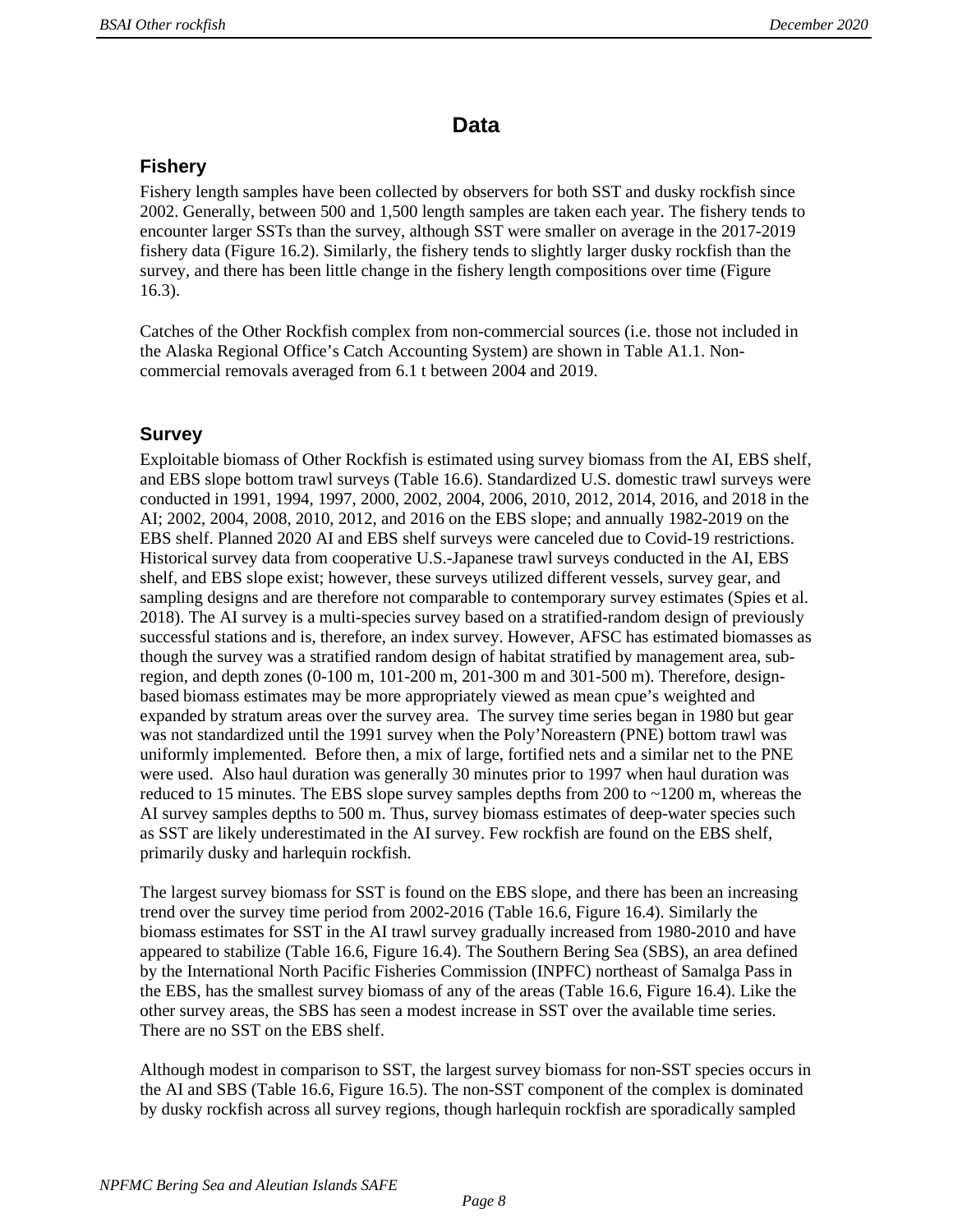in the AI and SBS (Figure 16.6). The EBS shelf survey frequently has zero biomass observations of non-SST, including in the 2019 survey (Figure 16.5). The treatment of these zeros in the estimation of exploitable biomass remains the subject of active discussion and analysis (Spies et al. 2018). The EBS slope hosts a very small biomass of non-SST, which includes several *Sebastes* and *Sebastolobus* species. The biomass estimates fluctuate in all areas, and the occasionally large biomass estimates are driven by a small number of large tows, leading to large coefficients of variation (CV) (Table 16.6, Figure 16.5). Such large fluctuations would not be expected in a longlived species, and are attributed to high uncertainty in the biomass estimates or a mismatch between the areas surveyed and the untrawlable habitat preferred by many rockfish species.

SST lengths from the survey are smaller than those for the fishery, falling primarily between 20 and 44 cm (Figures 16.2). Assuming that larger SST in the AI inhabit deeper water, the larger length in the fishery difference is likely related to the 500 m depth limit of the AI survey. The lengths of dusky rockfish obtained in the 2000-2018 AI surveys were generally between 35 and 45 cm, corresponding closely to the length distribution in the AI fishery (Figures 16.3).

# **Analytic Approach**

# **Model Structure**

As a Tier 5 complex, no population modeling is conducted for BSAI Other Rockfish.

# **Modeling Approach**

The Other Rockfish complex assessment uses a biomass-based approach based on trawl survey data. Following recommendations from the Survey Averaging working group and the SSC, methodology for calculating exploitable biomass was changed in 2014 from a survey averaging approach to the use of a random effects model (RE). The RE model smooths the time series of trawl survey data, and the most recent biomass predicted by the model is used as the best estimate of exploitable biomass. The RE model was fit separately to regional SST and non-SST estimates of survey biomass (Table 16.6, Figures 16.4 and 16.5). Following past assessments, survey observations of zero biomass were excluded from the model (Spies et al. 2018).

For Tier 5 stocks, *FOFL* and *FABC* are defined as *M* and 0.75*M,* respectively. The acceptable biological catch (ABC) is obtained by multiplying  $F_{ABC}$  by the estimated biomass, and the overfishing level (OFL) is obtained by multiplying *FOFL* by the estimated biomass. The estimated natural mortality differs between SST (0.03) and the remaining species in the Other Rockfish complex (0.09); therefore, ABC and OFL (and  $F_{OFL}$  and  $F_{ABC}$ ) are calculated separately for SST and non-SST Other Rockfish. Apportionments between the AI and the EBS are based on survey estimates in those regions.

## **Parameter Estimates**

We assumed a natural mortality (*M*) of 0.03 and 0.09 for the SST and non-SST components of the BSAI Other Rockfish complex. The SST *M* of 0.03 is borrowed from the current GOA thornyhead stock assessment and is the average *M* over a range of published values for SST (Echave and Hulson 2018). The non-SST *M* of 0.09 is the *M* previously used for dusky rockfish, the most abundant species in the non-SST component of the complex (Clausen and Heifetz 2001). The *M* for dusky rockfish in the GOA assessment changed to 0.07 in 2007, based on updated data and the Hoenig (1983) empirical estimator for natural mortality that uses maximum lifespan (Malecha et al. 2007).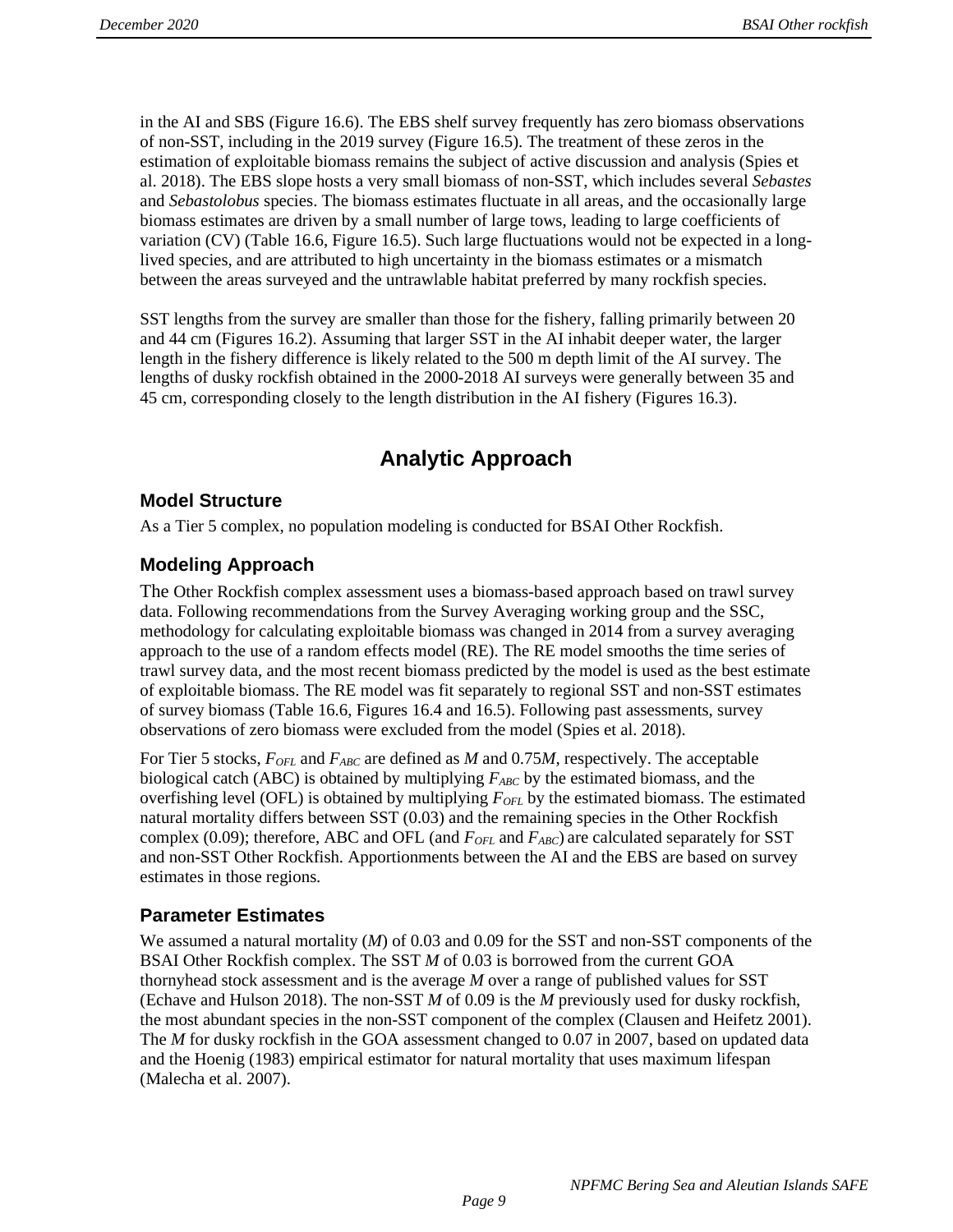Historically, the value of *M* of 0.07 was used to assess the Other Rockfish stock, which represents an approximation based on knowledge of rockfish life histories from other areas. This value is based on the estimate for SST from Ianelli and Ito (1994), as this species comprises well over 90% of the Other Rockfish biomass (as calculated by survey data). Estimates of natural mortality of SST have been variable due to the difficulty of ageing this species. In the GOA thornyhead assessment, Gaichas and Ianelli (2003) presented natural mortality estimates from several studies. Studies have calculated natural mortality differently due to the age of their oldest sample. Miller (1985) estimated natural mortality to be 0.07 from a sample of SST in Southeast Alaska whose oldest age was 62 years old. A study using west coast SST estimated a natural mortality between 0.05-0.07 with the oldest age in the sample being 80 (Kline 1996). Pearson and Gunderson (2003) suggest that SST from Alaska have an  $M = 0.013 - 0.017$ , based on a study using the gonadosomatic index to estimate natural mortality. A natural mortality rate that low suggests that these fish reach maximum ages from 250-350 years, which would be very old even among rockfish species. One source of variability in these estimates is the variation in otolith age reading techniques. Miller (1985) used surface ageing and the break and burn technique, and found that precision and comparability was low. Kline (1996) used a thin section technique that had better inter-reader ageing agreement, and radiometric verification supported this technique. Subsequent radiometric work by Kastelle et al. (2000) corroborated Kline's results. Thus, Kline's methodology and results are presumed to be the most accurate given the uncertainty of ageing SST. Work is currently being done at the Alaska Fisheries Science Center to determine the best ageing technique to use for SST (personal communication Todd TenBrink, AFSC).

# **Results**

SST comprise approximately 95% of the total estimated exploitable biomass for BSAI Other Rockfish. RE model estimates outside the range of the data remain equal to the most recent model fit to data, while confidence intervals become increasingly large the further the model is pushed outside the range of observations. Because trawl surveys were canceled in 2020 due to Covid-19, no new survey data for SST were available since the last full assessment, resulting in wide uncertainty intervals for 2020 RE estimates of SST biomass (Figure 16.4). The RE-estimated 2020 SST biomass was greatest on the EBS slope (34,760 t) and in the AI (14,609 t). A smaller but consistently observed biomass exists in the Southern Bering Sea (1,324 t), and there are no SST on the EBS shelf. The RE model fit to SST survey biomass shows an increase on the EBS slope from 2002-2016, an increase in the AI from 1991-2005 followed by a slight decrease after 2010, as well as a slight increase in the Southern Bering Sea since 1980. The RE model performs well for SST in all survey regions. There is a clear, well-estimated trend in biomass in both the AI and EBS (Figure 16.7).

The remaining Other Rockfish species are classified as non-SST; however, dusky rockfish are the dominant species in this group in all survey areas (Figure 16.6). The only new survey data for the 2020 assessment was a zero biomass observation of non-SST on the EBS shelf (Table 16.6, Figure 16.5). This is a common occurrence in the EBS shelf survey; 13 of the 38 EBS shelf survey years between 1982 and 2019 were zero biomass observations for non-SST (Table 16.6, Figure 16.5). The RE-estimated 2020 non-SST biomass was greatest in the AI (967 t), Southern Bering Sea (927 t), and the EBS shelf (628 t). The EBS slope had the lowest estimated biomass by far (31 t). The RE model effectively dampens the spasmodic survey biomass estimates of non-SST, although estimates in most years are highly uncertain (Figure 16.7). The lack of a coherent trend in non-SST survey biomass in any region, coupled with the high frequency of zero biomass observations, warrants further examination.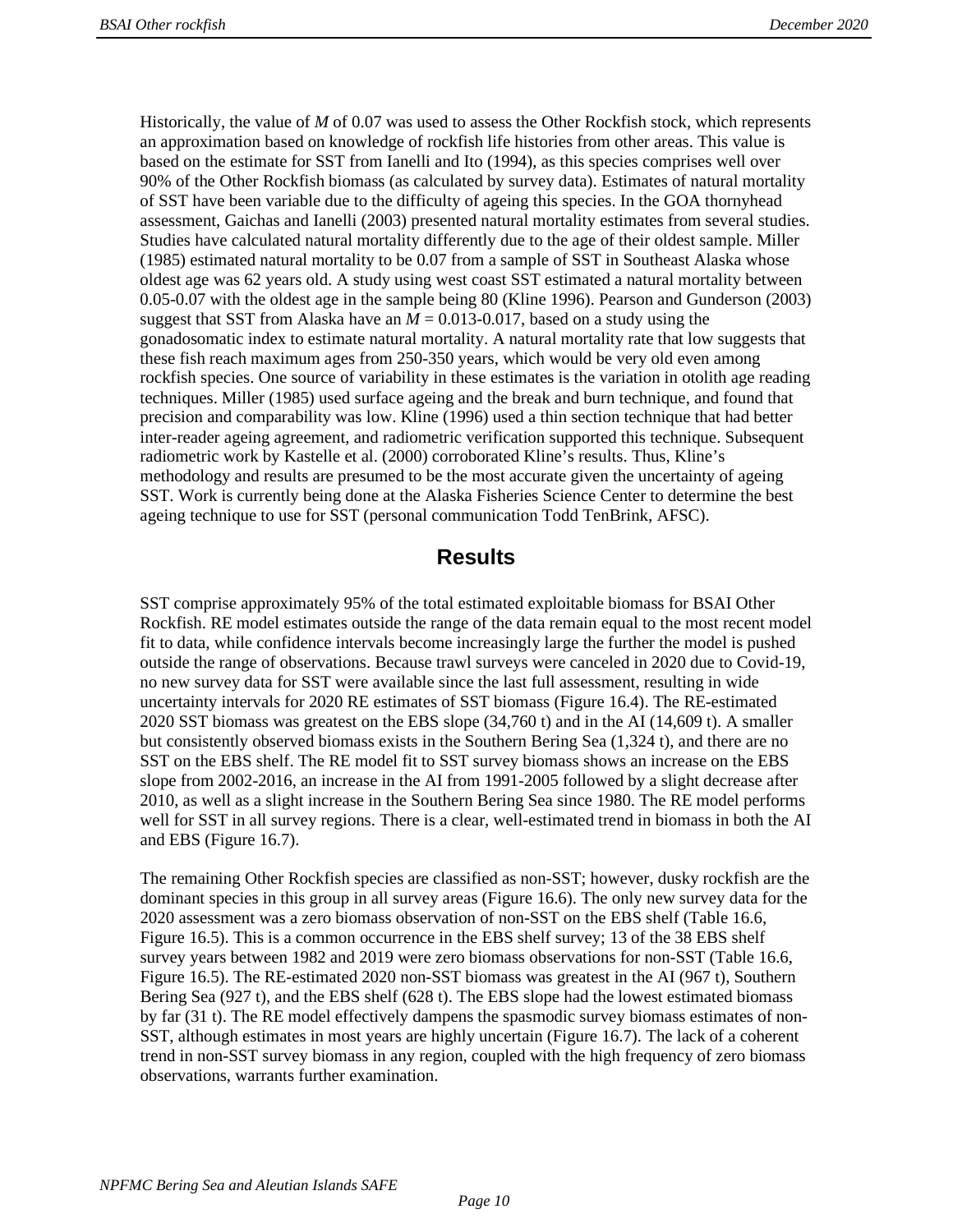Fishery exploitation rates are estimated as the observed catch divided by the RE model biomass (Figure 16.8). The exploitation rate for SST since 2003 has remained less than 2%. Currently, ABCs and OFLs are specified for all Other Rockfish (SST and non-SST combined); however, if they were specified at a finer resolution, SST catch in the AI and EBS would be well below areaspecific ABCs and OFLs since 2003 (Figure 16.9). In contrast, the exploitation rate for non-SST has averaged 44% and 13% since 2003 in the AI and EBS, respectively (Figure 16.8). Notably, the estimate of catch/biomass exceeded 1.0 in 2011 and 2012 for non-SST in the AI, indicating catch was greater than the estimated biomass. Catches of dusky and harlequin rockfish in the AI have increased in recent years (Table 16.3), primarily due to bycatch in the Atka mackerel bottom trawl fishery in the eastern Aleutian Islands (NMFS reporting area 541; Figure 16.1). Catch has exceeded area-specific ABCs and OFLs for non-SST in the AI every year since 2003, and the 2020 catch to date is 5.5 times the AI non-SST OFL (Figure 16.9). Total Other Rockfish catches in the AI region exceeded ABC in all but three of the last ten years and BSAI catch exceeded TAC in 2014 and 2019 (Table 16.1). The overall BSAI OFL, however, remains well above the recent catch rates.

### **Harvest Recommendations**

The 2020 biomass estimate of the BSAI Other Rockfish complex from random effect model results is 53,248 t, 50,694 t for the SST component and 2,554 t for the non-SST component.

In recent years, BSAI Other Rockfish have been managed with a BSAI-wide OFL level and separate acceptable biological catches (ABCs) for the AI and EBS. For the 2021 and 2022 fishery, we recommend the maximum allowable ABC of 919 t for the Other Rockfish complex in the EBS and 394 t in the AI. We recommend a BSAI-wide OFL of 1,751 t for the entire complex. Further breakdowns of reference values for SST and non-SST in the Other Rockfish complex are summarized in the following table.

| 2021                   | <b>SST</b> | non-SST | <b>Total Other Rockfish</b> |
|------------------------|------------|---------|-----------------------------|
| M                      | 0.03       | 0.09    |                             |
| <b>Biomass</b>         | 50,694     | 2,554   | 53,248                      |
| $F_{\text{OFL}}$       | 0.03       | 0.09    |                             |
| $maxF_{ABC}$           | 0.0225     | 0.0675  |                             |
| $F_{ABC}$              | 0.0225     | 0.0675  |                             |
| OFL                    | 1,521      | 230     | 1,751                       |
| maxABC                 | 1,141      | 172     | 1,313                       |
| ABC                    | 1,141      | 172     | 1,313                       |
| Aleutian Islands ABC   | 329        | 65      | 394                         |
| Eastern Bering Sea ABC | 812        | 107     | 919                         |

### *Risk Table and ABC Recommendation*

### **Overview**

The following template is used to complete the risk table:

| Population<br>Assessment-<br>considerations<br>related<br>dynamics<br>considerations<br>considerations | <i>Environmental/ecosystem</i><br>Fishery<br>Performance |
|--------------------------------------------------------------------------------------------------------|----------------------------------------------------------|
|--------------------------------------------------------------------------------------------------------|----------------------------------------------------------|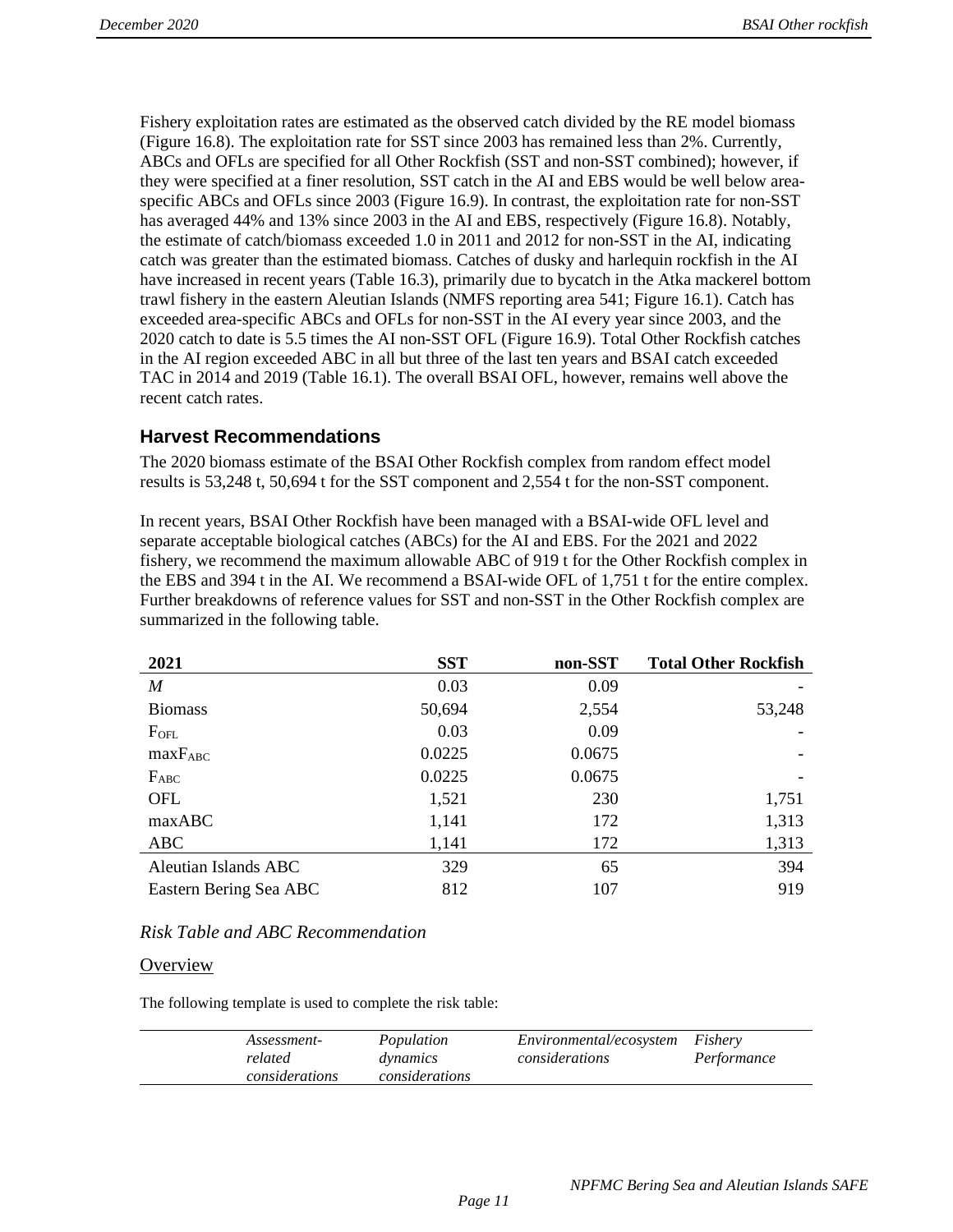| Level 1:<br>Normal                                 | Typical to<br>moderately<br>increased<br>uncertainty/minor<br>unresolved issues<br>in assessment.                                            | Stock trends are<br>typical for the<br>stock; recent<br>recruitment is<br>within normal<br>range.                                                                                                                  | No apparent<br>environmental/ecosystem<br>concerns                                                                                                                                                     | No apparent<br>fishery/resource-<br>use performance<br>and/or behavior<br>concerns                                                              |
|----------------------------------------------------|----------------------------------------------------------------------------------------------------------------------------------------------|--------------------------------------------------------------------------------------------------------------------------------------------------------------------------------------------------------------------|--------------------------------------------------------------------------------------------------------------------------------------------------------------------------------------------------------|-------------------------------------------------------------------------------------------------------------------------------------------------|
| Level 2:<br>Substantially<br>increased<br>concerns | Substantially<br>increased<br>assessment<br>uncertainty/<br>unresolved issues.                                                               | Stock trends are<br>unusual;<br>abundance<br>increasing or<br>decreasing faster<br>than has been seen<br>recently, or<br>recruitment pattern<br>is atypical.                                                       | Some indicators showing<br>adverse signals relevant<br>to the stock but the<br>pattern is not consistent<br>across all indicators.                                                                     | Some indicators<br>showing adverse<br>signals but the<br>pattern is not<br>consistent across<br>all indicators                                  |
| Level 3:<br>Major<br>Concern                       | Major problems<br>with the stock<br>assessment; very<br>poor fits to data;<br>high level of<br>uncertainty;<br>strong<br>retrospective bias. | Stock trends are<br>highly unusual;<br>very rapid changes<br>in stock<br>abundance, or<br>highly atypical<br>recruitment<br>patterns.                                                                              | Multiple indicators<br>showing consistent<br>adverse signals a) across<br>the same trophic level as<br>the stock, and/or b) up or<br>down trophic levels (i.e.,<br>predators and prey of the<br>stock) | Multiple<br>indicators<br>showing<br>consistent<br>adverse signals<br>a) across<br>different sectors,<br>and/or $b)$<br>different gear<br>types |
| Level 4:<br>Extreme<br>concern                     | Severe problems<br>with the stock<br>assessment;<br>severe<br>retrospective bias.<br>Assessment<br>considered<br>unreliable.                 | Stock trends are<br>unprecedented;<br>More rapid<br>changes in stock<br>abundance than<br>have ever been<br>seen previously, or<br>a very long stretch<br>of poor recruitment<br>compared to<br>previous patterns. | Extreme anomalies in<br>multiple ecosystem<br>indicators that are highly<br>likely to impact the<br>stock; Potential for<br>cascading effects on<br>other ecosystem<br>components                      | Extreme<br>anomalies in<br>multiple<br>performance<br>indicators that<br>are highly likely<br>to impact the<br>stock                            |

The table is applied by evaluating the severity of four types of considerations that could be used to support a scientific recommendation to reduce the ABC from the maximum permissible. These considerations are stock assessment considerations, population dynamics considerations, environmental/ecosystem considerations, and fishery performance. Examples of the types of concerns that might be relevant include the following:

- 1. "Assessment considerations—data-inputs: biased ages, skipped surveys, lack of fisheryindependent trend data; model fits: poor fits to fits to fishery or survey data, inability to simultaneously fit multiple data inputs; model performance: poor model convergence, multiple minima in the likelihood surface, parameters hitting bounds; estimation uncertainty: poorly-estimated but influential year classes; retrospective bias in biomass estimates.
- 2. "Population dynamics considerations—decreasing biomass trend, poor recent recruitment, inability of the stock to rebuild, abrupt increase or decrease in stock abundance.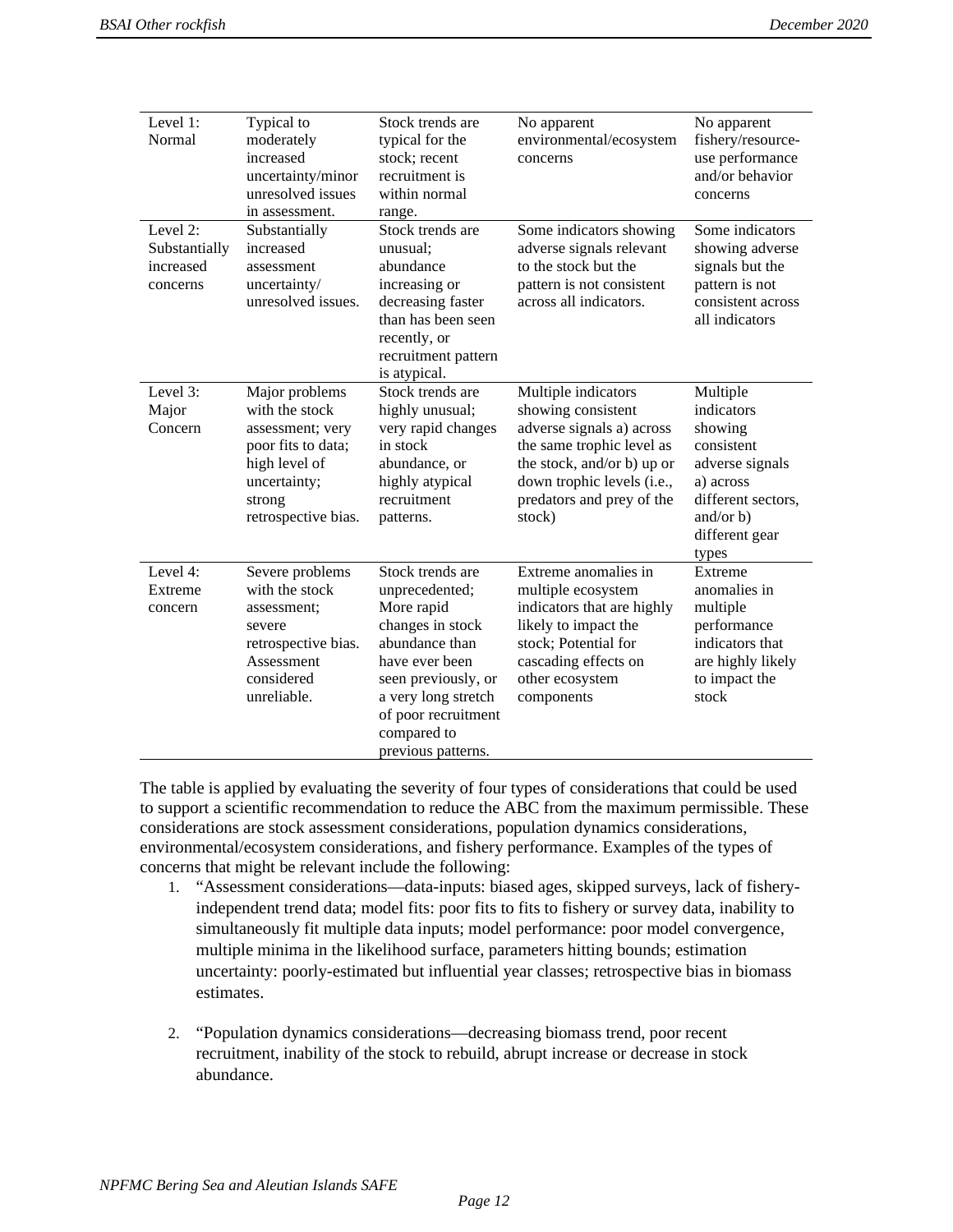- 3. "Environmental/ecosystem considerations—adverse trends in environmental/ecosystem indicators, ecosystem model results, decreases in ecosystem productivity, decreases in prey abundance or availability, increases or increases in predator abundance or productivity.
- 4. "Fishery performance—fishery CPUE is showing a contrasting pattern from the stock biomass trend, unusual spatial pattern of fishing, changes in the percent of TAC taken, changes in the duration of fishery openings."

### Assessment considerations

The BSAI Other Rockfish complex is split into SST, which comprises ~95% of the total exploitable biomass for the complex, and the smaller non-SST component, which is dominated by dusky rockfish but includes at least eleven other *Sebastes* and *Sebastolobus* species. Both SST and non-SST components of the complex are assessed under Tier 5, and exploitable biomass is estimated by fitting the standard RE model to AI, EBS shelf, and EBS slope trawl survey biomass estimates (Table 16.6, Figures 16.4 and 16.5). The RE model performs reasonably well for the SST component of the stock; few survey data points fall outside the confidence interval, there are no concerning residual patterns, and the survey biomass trend is clear and consistent in all areas (Figures 16.4 and 16.7). However, the largest estimated biomass of SST is in on the EBS slope, which has not been surveyed since 2016 and may not be surveyed for the foreseeable future given planned survey reduction efforts (ICES 2020). This is concerning given the RE model is not wellsuited to estimating biomass outside the range of available data. Instead of reverting to the mean or extrapolating an increasing or decreasing trend, the RE model estimates remain equal to the most recent model fit to data, while confidence intervals become increasingly large (Figure 16.4). There is no formal guidance to our knowledge about how many years the RE model can or should be used after the cessation of a survey.

The application of the RE model to the non-SST component of the complex is problematic for several reasons. The survey biomass estimates for non-SST are dominated by dusky rockfish, and therefore are not reliable indices for the numerous other species contained in the non-SST component of the complex (Figure 16.6). The trends in non-SST survey biomass are characterized by several years of zero or low biomass interspersed with high estimates of biomass with wide confidence intervals (Figures 16.5 and 16.7). The zero survey biomass observations are treated as N/As in the model, and despite analysis of this issue in past assessments, no suitable alternatives have been found (Spies et al. 2018). This method is consistent with other Tier 5 assessments, including GOA Other Rockfish and BSAI Other Flatfish (Tribuzio and Echave 2019, Monnahan 2020).

The exploitation rate (catch/biomass ratio) has been consistently high for the non-SST component of the Other Rockfish complex, averaging 0.44 and 0.13 since 2003 in the AI and EBS, respectively (Figure 16.8). Notably, the estimate of catch/biomass exceeded 1.0 in 2011 and 2012 for non-SST in the AI, indicating catch was greater than the estimated biomass. Catches of dusky and harlequin rockfish in the AI have increased in recent years (Table 16.3), primarily due to bycatch in the Atka mackerel bottom trawl fishery in the eastern Aleutian Islands (area 541; Figure 16.1). Catch has exceeded area-specific ABCs and OFLs for non-SST in the AI every year since 2003, and the 2020 catch to date is 5.5 times the AI non-SST OFL (Figure 16.9). These findings indicate biomass estimates of non-SST may not be reliable, making it difficult to evaluate current harvest rates of non-SST species.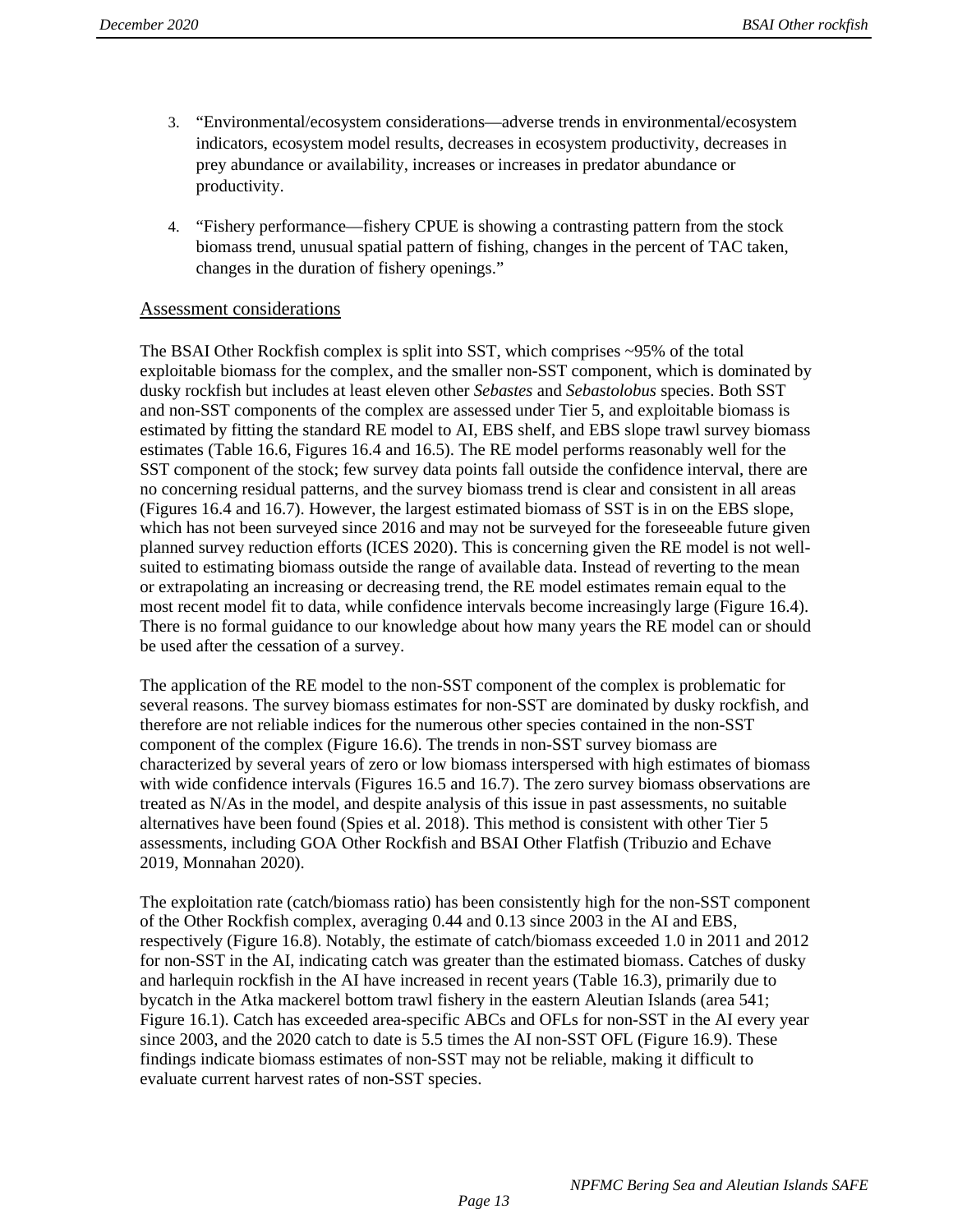Given the combined concerns for the SST and non-SST components of the stock, we assigned the level of concern for assessment considerations at level 2. Discussion over these points may cogently lead to the consideration of moving non-SST to Tier 6. However, the dominance of SST biomass in the complex, coupled with the specification of a BSAI-wide OFL for combined Other Rockfish, means there is ample room for continued increase in harvest of non-SST species under any tier designation. An analysis of the spatial patterns of survey and fishery catch as they relate to trawlable and untrawlable habitat may be informative, although survey and catch data for non-SST species are very limited. Additionally, the utility of the AI survey as an abundance index for SST and non-SST species should be evaluated given the unique design of this survey compared to other bottom trawl surveys in Alaska (see the survey data section for more information). There is likely an underestimation of Other Rockfish biomass in the AI and SBS in both untrawlable habitats and deeper waters not sampled in the AI survey. It is possible alternative fisheryindependent indices of abundance (e.g. the NMFS longline or IPHC setline surveys) may be useful in this context but have not been explored to date. Finally, further research into the connectivity or overlap of dusky rockfish in the eastern AI (area 541) and western GOA (area 610) would inform our understanding of stock structure and exploitation rates in this area.

### Population dynamics considerations

Biomass trends for SST are stable or increasing for all areas (Figures 16.4 and 16.7) and the exploitation rate for this component of the complex has been less than 2% since 2003 (Figure 16.8). As described in the Assessment considerations, the index of non-SST biomass may not reliably reflect exploitable biomass, resulting in persistently high exploitation rates for this component of the stock. These biomass trends, although problematic for non-SST, are typical for the Other Rockfish stock. We therefore set the concern level to 1 for this consideration.

# Environmental/Ecosystem considerations

*Contributed by Ivonne Ortiz and Stephani Zador* 

For this risk table, ecosystem information is largely based on relevance to SST and dusky rockfish. Due to lack of 2020 surveys and fieldwork, many ecosystem indicators were not measured this year. Thus, much of the ecosystem information available for this year is derived from remote sensing. Duskies and SSTs are generally found between 3.5-5.7°C and 3.5-5°C, respectively. SST and dusky rockfish depth distributions have remained stable over time in the AI bottom trawl survey, unlike that of other *Sebastes* (Palsson and Rooper 2018, AI ESR). However, because the AI survey only samples depths up to 500 m, this finding is only relevant to the smaller, younger SST encountered in the AI survey (Figure 16.2). The National Centers for Environmental Prediction Global Ocean Data Assimilation System (GODAS) temperature anomalies for the 100–250m depth range show that significantly warmer temperatures have remained since 2016; the GODAS estimates are supported by the water column temperatures indicator for the AI (AI ESR Physical factors 2020). In general, higher ambient temperatures incur bioenergetic costs for ectothermic fish such that, all else being equal, consumption must increase to maintain fish condition. Thus, the persistent higher temperatures may be considered a negative indicator for rockfish occupying shallow depths like dusky rockfish. However, increased bioenergetic demands may be mitigated by their generalist diet.

Based on stomachs of dusky rockfish and SST sampled during the AI bottom trawl survey, the Other Rockfish can be split between planktivorous (duskies) and generalists (SSTs). Duskies feed largely on pelagic gelatinous filter feeders, jellyfish and shrimp in the western and central Aleutians (areas 543, 542), but feed more heavily on euphausiids, pelagic amphipods, copepods and other prey such as general crustaceans mysids in the eastern Aleutians (areas 541 and S. Bering Sea). In contrast, SSTs prey on shrimp, benthic amphipods and general fish when small (<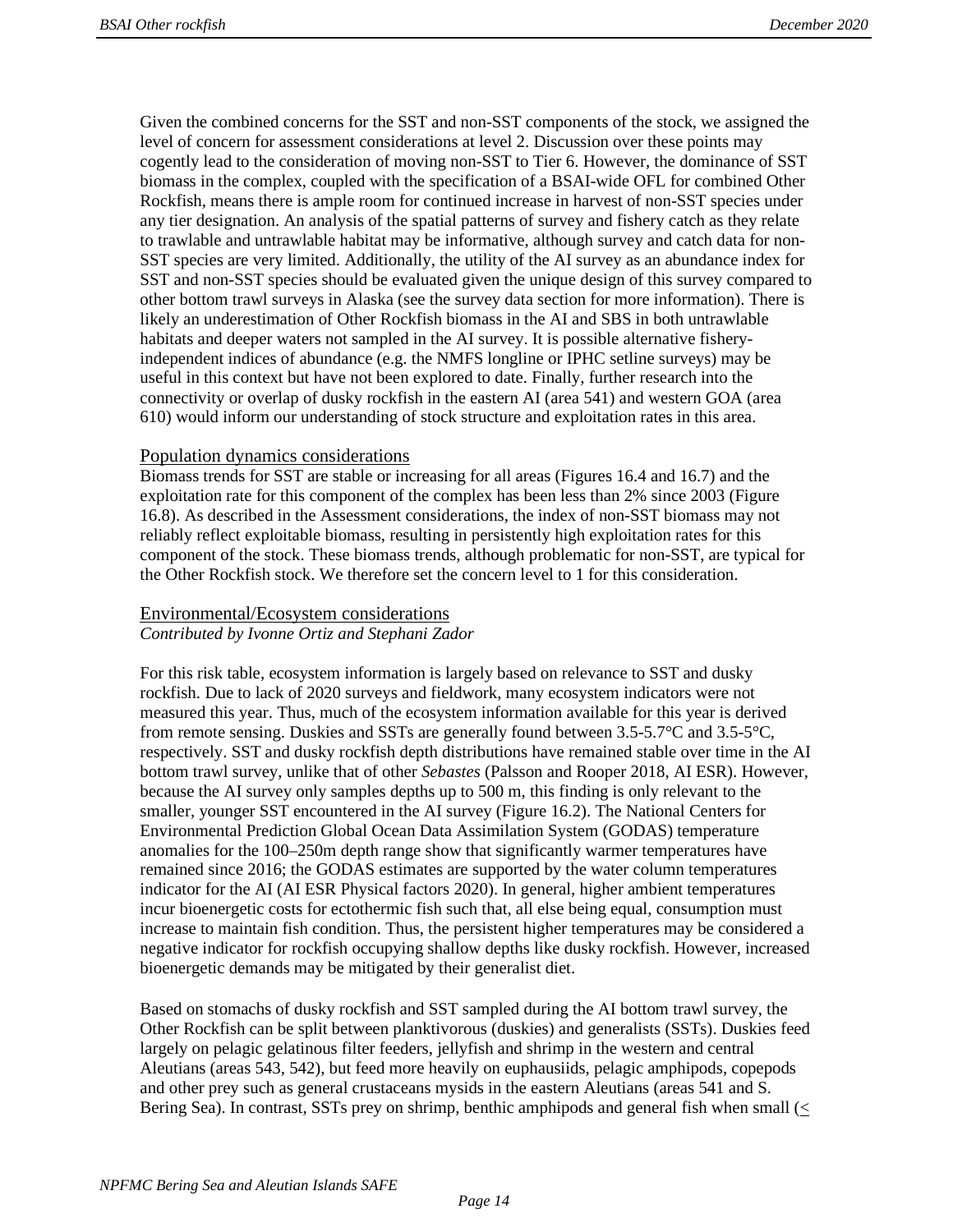20 cm) while larger fish (> 20 cm) feed primarily on sculpin, Atka mackerel, shrimp, cephalopods, snow and King crab, and occasionally on skates among other prey. Duskies may compete somewhat with Pacfic Ocean perch for prey, while SST share prey items with shortraker (sculpins, general fish and shrimp) and rougheye rockfish (Atka mackerel, shrimp and squid). There are no recorded fish predators of SST or dusky rockfish in the Aleutian Islands; however, thornyheads in the GOA are infrequently sampled in the diets of a variety of a piscivores, including arrowtooth flounder, sablefish, sharks, and sperm whales (Echave and Hulson 2018). Interestingly, there is also no documentation of predation on dusky rockfish in the GOA, although it is speculated that duskies may be occasional prey items for Pacific halibut and that predation effects for this species are most likely at early life history stages (Fenske et al. 2018).

In the absence of an available indicator for Other Rockfish habitat quality, the estimated area disturbed by trawls from the fishing effects model is used as the most relevant indicator reflecting impacts to habitat (Olson 2018, AI ESR). Trends in potential habitat disturbance are relevant for adult dusky and SST as they can be found on soft substrates, where shrimp are abundant, and in areas with frequent boulders and steep slopes, which are generally not targeted by bottom trawlers. The fishing effects model has not indicated large changes in habitat disturbance trends, and has remained below 3% for the Aleutian Islands (EAI, CAI and WAI) since 2009, so we assume that the level of habitat disturbance for the Other Rockfish complex has been stable.

Taken together, these indicators suggest no clear concerns for the Other Rockfish stock complex, aside from the recent stretch of increased temperatures in depths 100-250 m which may be a relevant negative indicator for dusky rockfish. However, both the lack of ecological data relevant to the stock complex as well as lack of data in 2020 limit our assessment of potential recent ecosystem impacts on this stock complex. We therefore set the concern level to 1 for this consideration.

### Fishery performance

There are no directed fisheries for Other Rockfish and the majority of catch is of non-SST dusky rockfish in the Atka mackerel bottom trawl fishery in the eastern AI (Tables 16.1 and 16.3, Figure 16.1). It seems plausible the dusky rockfish caught in this fishery, which is prosecuted close to the boundary line of areas 541 and 610, are a fringe component of the GOA dusky rockfish stock. There was an anomalously high catch of SST in flatfish bottom trawl fisheries in area 517 in 2019, which created an interesting contrast in the otherwise stable and low catch time series of SST (Figure 16.1). SST are caught as bycatch in the sablefish longline fishery in the AI; however, this catch has declined in recent years due to poor performance in that fishery (Figure 16.1; Hanselman et al. 2019). Exploitation rates are less than 2% for SST but are quite high for non-SST, averaging 44% and 13% since 2003 in the AI and EBS as described in the Assessment considerations (Figure 16.8). Any concerns related to the apparent high exploitation rate of non-SST are reflected in our Assessment concerns, and we set the concern level to 1 for this consideration.

| Assessment-related     | Population dynamics   | Environmental/           | <b>Fishery Performance</b> |
|------------------------|-----------------------|--------------------------|----------------------------|
| considerations         | considerations        | ecosystem considerations | considerations             |
| Level 2: Substantially |                       |                          |                            |
| increased assessment   | Level 1: no increased | Level 1: no increased    | Level 1: no increased      |
| uncertainty/unresolved | concerns              | concerns                 | concerns                   |
| issues.                |                       |                          |                            |

### Summary and ABC recommendation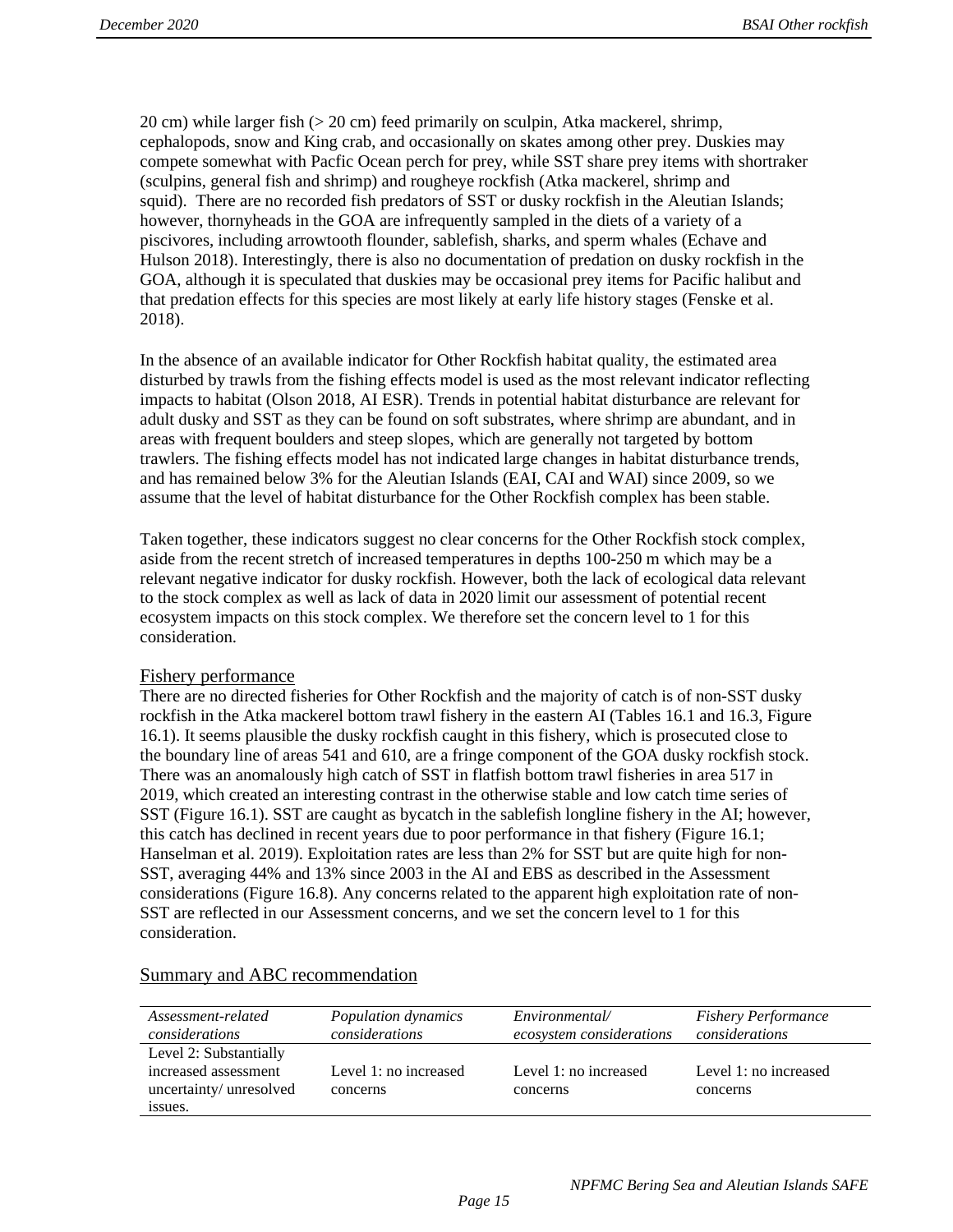Despite the elevated level of concern for the assessment, it does not warrant a reduction from the maximum permissible ABC under the relevant harvest control rule.

#### *Status Determination*

The stock/complex is not being subjected to overfishing as determined by comparing the catch from the most recent complete year to the specified OFL for that year.

## **Literature Cited**

- Beaudreau, A.H. and Essington, T.E., 2007. Spatial, temporal, and ontogenetic patterns of predation on rockfishes by lingcod. Transactions of the American Fisheries Society, 136(5), pp.1438-1452.
- Buonaccorsi, V.P., Kimbrell, C.A., Lynn, E.A. and Vetter, R.D. 2002. Population structure of copper rockfish (*Sebastes caurinus*) reflects postglacial colonization and contemporary patterns of larval dispersal Canadian Journal of Fisheries and Aquatic Sciences 59: 1374-1384.
- Buonaccorsi, V.P., Westerman, M., Stannard, J., Kimbrell, C., Lynn, E., and Vetter, R.D. 2004. Molecular genetic structure suggests limited larval dispersal in grass rockfish, *Sebastes rastrelliger*. Marine Biology 145: 779-788.
- Buonaccorsi, V.P., Kimbrell, C.A., Lynn, E.A., and Vetter, R.D. 2005. Limited realized dispersal and introgressive hybridization influence genetic structure and conservation strategies for brown rockfish, *Sebastes auriculatus*. Conservation Genetics 6: 697-713.
- Butler, J.L., Kastelle, C., Rubin, K., Kline, D., Heijins, H., Jacobson, L., Andrews, A., and Wakefield, W.W. 1995. Age determination of shortspine thornyhead, *Sebastolobus alascanus*, using otolith sections and 210Pb:226Ra ratio. Admin. Rep. No. LJ-95- 12. National Marine Fisheries Service, Southwest Fisheries Science Center, La Jolla, Calif.
- Chilton, EA. 2010. Maturity and growth of female dusky rockfish (Sebastes variabilis) in the central Gulf of Alaska. Fishery Bulletin 108:70-78.
- Clausen, D. and J. Heifetz. 2001. Pelagic Shelf Rockfish *In*: Stock assessment and fishery evaluation report for the groundfish resources of the Gulf of Alaska as projected for 2002. Nov. 2001. North Pacific Fishery Management Council, P.O Box 103136, Anchorage, AK 99510.
- Conrath, CL. 2017. Maturity, Spawning Omission, and Reproductive Complexity of Deepwater Rockfish. Transactions of the American Fisheries Society 146, 495-507.
- Jones, D., Wilson, C.D., de Robertis, A., Rooper, C., Weber, T.C., and Butler, J.L. 2012. Evaluation of rockfish abundance in untrawlable habitat: combining acoustic and complementary sampling tools. Fishery Bulletin. 1095.
- Gaichas, S. and Ianelli, J. 2003. Thornyheads. *In*: Stock assessment and fishery evaluation report for the groundfish resources of the Gulf of Alaska as projected for 2000. Nov. 2003. North Pacific Fishery Management Council, P.O Box 103136, Anchorage, AK 99510.
- Echave, K.B, and Hulson, P.J.F. 2018. Thornyheads. *In*: Stock assessment and fishery evaluation report for the groundfish resources of the Gulf of Alaska as projected for 2019. North Pacific Fishery Management Council, 605 W 4th Ave, Suite 306 Anchorage, AK 99501.
- Fenske, K.H., Hulson, P.J.F, Lunsford, C.R., Shotwell, S.K., Hanselman, D.H. 2018. Dusky rockfish. *In*: Stock assessment and fishery evaluation report for the groundfish resources of the Gulf of Alaska as projected for 2019. North Pacific Fishery Management Council, P.O Box 103136, Anchorage, AK 99510.
- Gharrett, A.J., Riley, R.J., and Spencer, P.D. 2012. Genetic analysis reveals restricted dispersal of Northern rockfish along the continental margin of the Bering Sea and Aleutian Islands. Transactions of the American Fisheries Society 141(2): 370-382.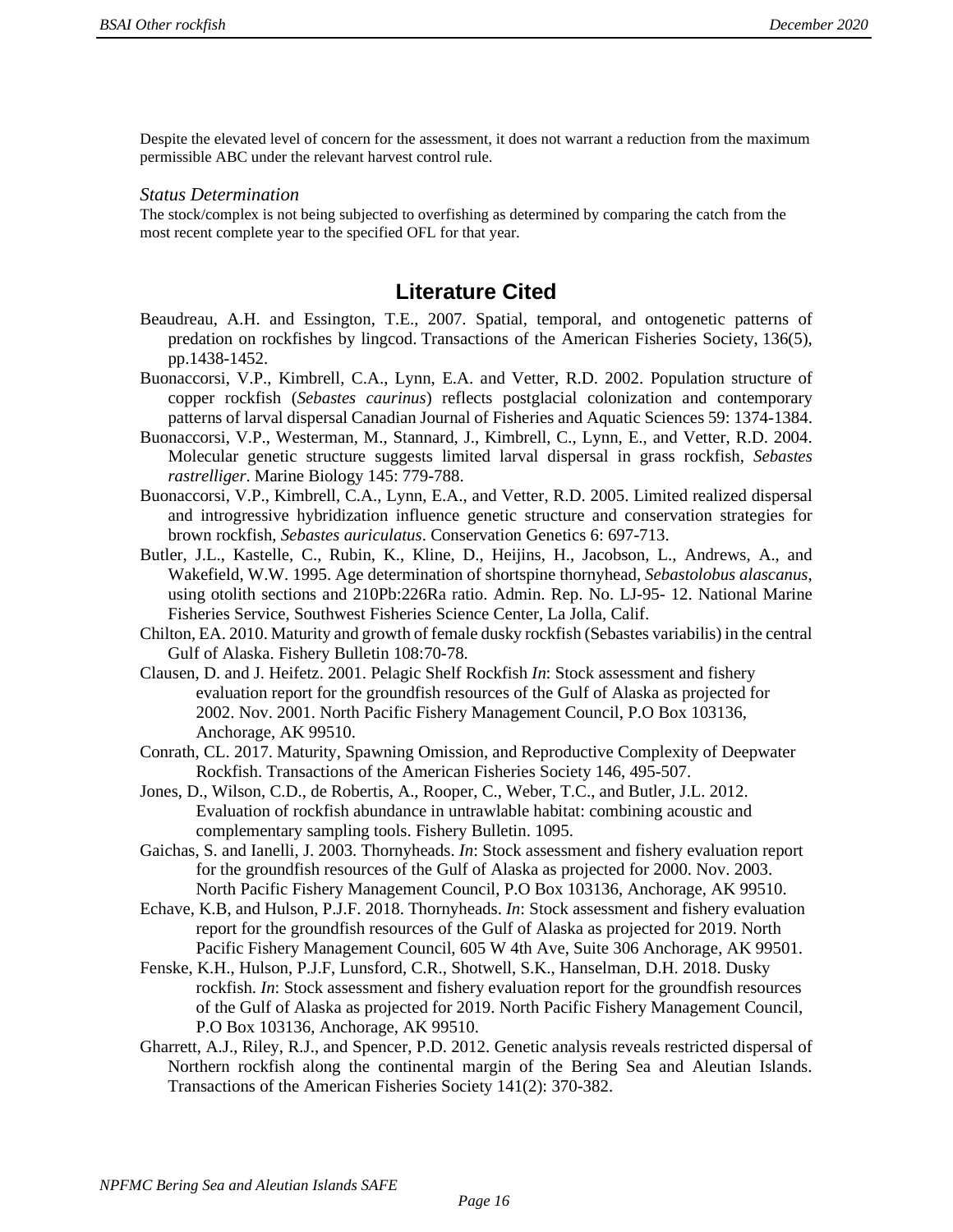- Guttormsen, M.R. Narita, J. Gharrett, G. Tromble, and J. Berger. 1992. Summary of observer sampling of domestic groundfish fisheries in the northeast Pacific ocean and eastern Bering Sea, 1990. NOAA Tech. Memo NFMS-AFSC-5. 281 pp.
- Hanselman, D.H., C.J. Rodgveller, K.H Fenski, S.K. Shotwell, K.B. Echave, P.W. Malecha, and C.R. Lunsford. 2019. Assessment of the sablefish stock in Alaska. *In*: Stock assessment and fishery evaluation report for the groundfish resources of the GOA and BS/AI. North Pacific Fishery Management Council, 605 W 4th Ave, Suite 306 Anchorage, AK. 99501.
- Hiatt, T., R. Felthoven and J. Terry. 2002. Economic status of the groundfish fisheries off Alaska, 2001. *In*: Stock assessment and fishery evaluation report for the groundfish resources of the Gulf of Alaska and the Bering Sea/Aleutian Islands. Unpublished. North Pacific Fishery Management Council, P.O Box 103136, Anchorage, AK 99510.
- Hoenig. J. 1983. Empirical use of longevity data to estimate mortality rates. Fish. Bull. 82:898- 903.
- ICES. 2020. ICES Workshop on unavoidable survey effort reduction (WKUSER). ICES Scientific Reports. 2:72. 92pp. http://doi.org/10.17895/ices.pub.7453
- Ianelli, J.N., and D.H. Ito. 1994. Status of the thornyhead (*Sebastolobus* sp.) resource in 1994. In: Stock assessment and fishery evaluation report of the Gulf of Alaska as projected for 1995 (November 1994), 26 pp. North Pacific Fishery Management Council, P.O. Box 103136, Anchorage, AK 99510.
- Kastelle, C.R., K.K. Kimura and S.R. Jay. 2000. Using 210Pb/226Ra disequilibrium to validate conventional ages in Scorpaenids (genera *Sebastes* and *Sebastolobus*). Fisheries Research 46 (2000) 299-312.
- Kastelle, C., Helser, T., TenBrink, T., Hutchinson, H., Goetz, B., Gburski, C., & I. Benson. 2020. Age validation of four rockfishes (genera *Sebastes* and *Sebastolobus*) with bombproduced radiocarbon. Marine and Freshwater Research 71: 1355-1366.
- Lance, M.M. and Jeffries, S.J., 2007. Temporal and spatial variability of harbor seal diet in the San Juan Island archipelago. *Contract Report to SeaDoc Society Research Agreement*, (K004431-25).
- Lundsford, C.R., S.K. Shotwell, and D.H. Hanselman. 2009. Gulf of Alaska pelagic shelf rockfish. *In:* Stock assessment and fishery evaluation report for the groundfish resources of the Gulf of Alaska, p. 925-992, Appendix A. North Pacific Fishery Management Council, 605 W 4th Ave, Suite 306, Anchorage AK 99501.
- Kline, D.E. 1996. Radiochemical age verification for two deep-sea rockfishes *Sebastolobus altivelis* and *S. alascanus*. M.S. Thesis, San Jose State University, San Jose CA, 124 pp.
- Malecha, P. W., D. H. Hanselman, and J. Heifetz. 2007. Growth and mortality of rockfish (*Scorpaenidae*) from Alaska waters. In Review, 39 p. U.S. Dep. Commer., NOAA Tech. Memo. NMFS-AFSC-172, 61 p.
- Miller, P.P. 1985. Life history study of the shortspine thornyhead, *Sebastolobus alascanus*, at Cape Ommaney, south-eastern Alaska. M.S. Thesis, Univ. Alaska, Fairbanks, AK, 61 p.
- Olson 2018. Area disturbed by trawl fishing gear in Alaska. *In*: Zador, S., and Ortiz, I., 2018. Ecosystem Status Report 2018: Aleutian Islands, Stock Assessment and Fishery Evaluation Report, North Pacific Fishery Management Council, 605 W 4th Ave, Suite 306, Anchorage, AK 99501.
- Orr, J.W. and S. Hawkins 2008. Species of the rougheye rockfish complex: resurrection of *Sebastes melanostictus* (Matsubara, 1934) and a redescription of *Sebastes aleutianus* (Jordan and Evermann, 1898) (Teleostei: Scorpaeniformes). Fish Bull. 106:111-134.
- Palof, K.J., Heifetz, J. and Gharrett, A.J., 2011. Geographic structure in Alaskan Pacific ocean perch (*Sebastes alutus*) indicates limited lifetime dispersal. *Marine Biology*, *158*(4), pp.779-792.
- Palsson, W.A., Tsou, T.S., Bargmann, G.G., Buckley, R.M., West, J.E., Mills, M.L., Cheng, Y.W. and Pacunski, R.E., 2009. The biology and assessment of rockfishes in Puget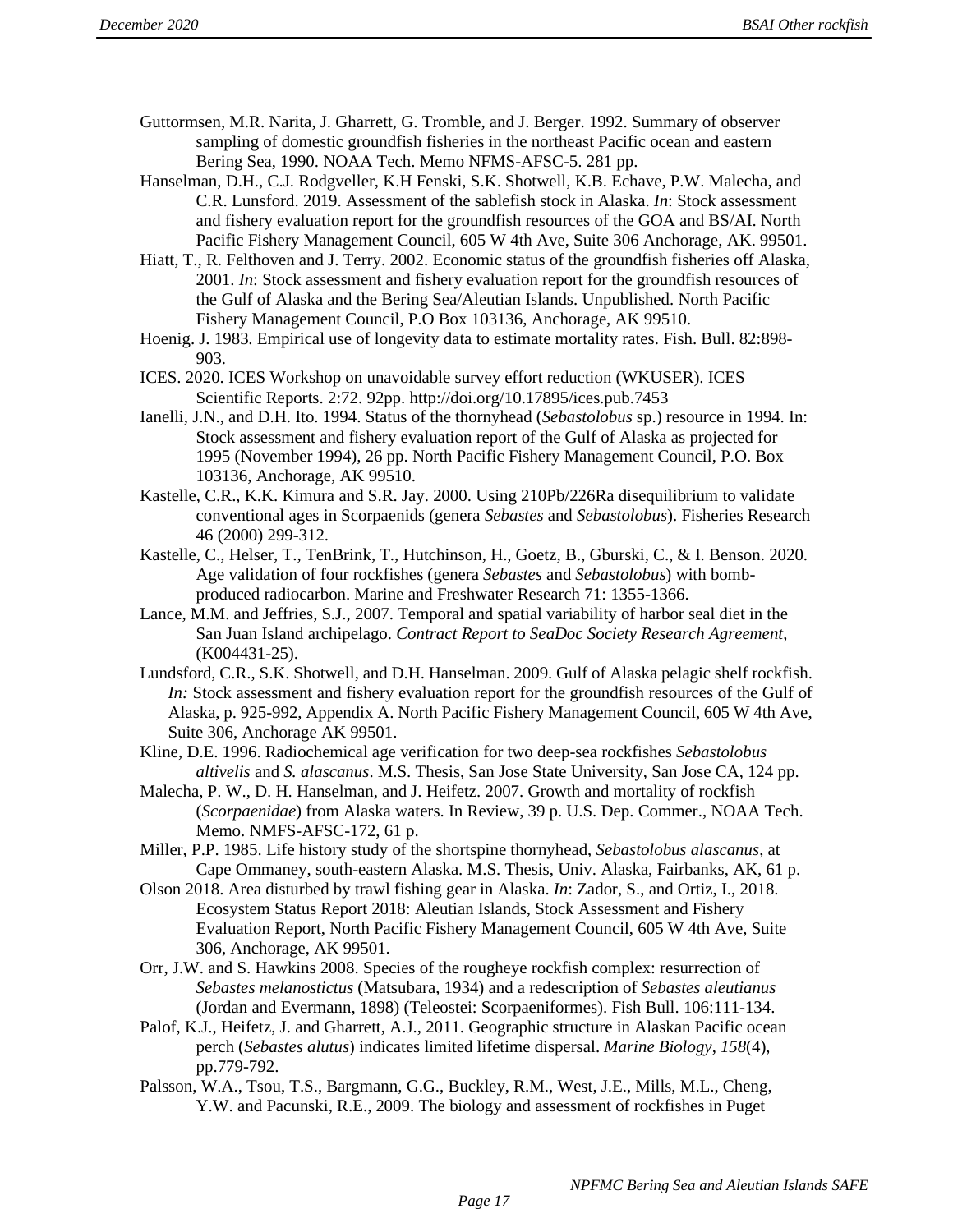Sound. Washington Department of Fish and Wildlife, Fish Management Division, Olympia, Washington, USA.

- Palsson, W., and Rooper, C. 2018. Distribution of rockfish species in the Aleutian Islands. *In*: Zador, S., and Ortiz, I., 2018. Ecosystem Status Report 2018: Aleutian Islands, Stock Assessment and Fishery Evaluation Report, North Pacific Fishery Management Council, 605 W 4th Ave, Suite 306, Anchorage, AK 99501
- Pearson, K. and D.R. Gunderson. 2003. Reproductive biology and ecology of shortspine thornyhead rockfish (*Sebastolobus alascanus)* and longspine thornyhead rockfish (*S. altivelis)* from the northeastern Pacific Ocean. Env. Biol. Fishes. 67: 117-136.
- Monnahan, C. 2020. Other Flatfish. *In*: Stock assessment and fishery evaluation report for the groundfish resources of the Bering Sea and Aleutian Islands as projected for 2021. North Pacific Fishery Management Council, 605 W 4th Ave, Suite 306 Anchorage, AK 99501.
- Restrepo, V. R., G. G. Thompson, P. M. Mace, W. L. Gabriel, L. L. Low, A. D. MacCall, R. D. Methot, J. E. Powers, B. L. Taylor, P. R. Wade, and J. F. Witzig. 1998. Technical guidance on the use of precautionary approaches to implementing national standard 1 of the Magnuson– Stevens Fishery Conservation and Management Act. NOAA Technical Memorandum NMFS-F/SPO-31.
- Reuter, R.F., and P.D. Spencer 2001. Other Rockfish. *In*: Stock assessment and fishery evaluation report for the groundfish resources of the Bering Sea and Aleutian Islands as projected for 2003. Nov. 2001. North Pacific Fishery Management Council, P.O., Box 103136, Anchorage, AK 99510.
- Spies, I.B, TenBrink, T., Spencer, P.D., Palsson, W., and Nichol, D. 2018. Other Rockfish. *In*: Stock assessment and fishery evaluation report for the groundfish resources of the Bering Sea and Aleutian Islands as projected for 2019. North Pacific Fishery Management Council, 605 W 4th Ave, Suite 306 Anchorage, AK 99501.
- Tribuzio, C.A. and Echave, K.B. 2019. Other Rockfish. *In*: Stock assessment and fishery evaluation report for the groundfish resources of the Gulf of Alaska as projected for 2020. North Pacific Fishery Management Council, 605 W 4th Ave, Suite 306 Anchorage, AK 99501.
- Stepien, C., Dillon, A., and Patterson, A. 2000. Population genetics, phylogeography, and systematics of the thornyhead rockfishes (Sebastolobus) along the deep continental slopes of the North Pacific Ocean. Can. J. Fish. Aquat. Sci. 57: 1701-1717.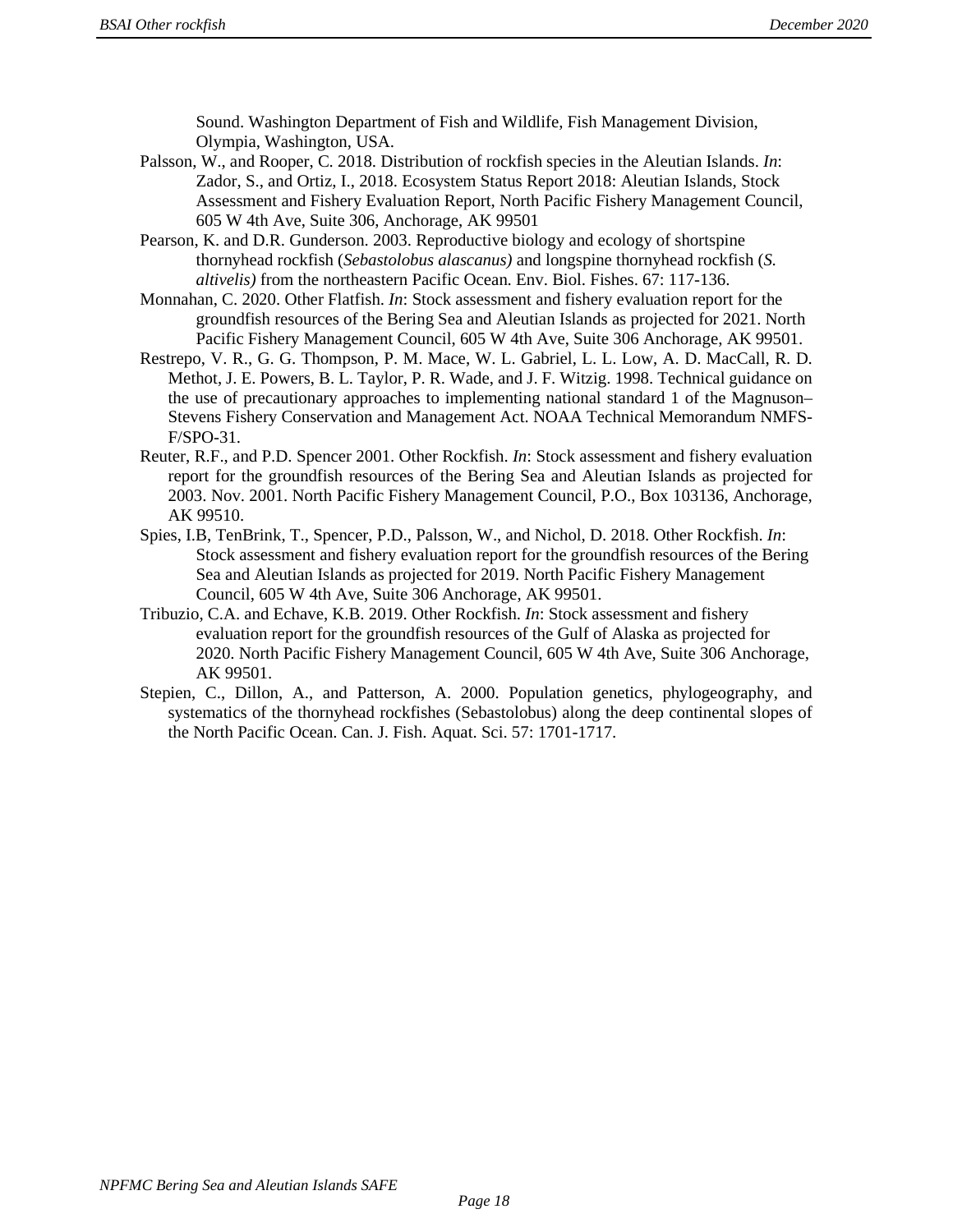# **Tables**

Table 16.1. Regulatory catch limits (OFL, ABC, and TAC) and total catch of Other Rockfish in the BSAI, 1995-2020. Data for 2003-2020 is from the NMFS AKRO Catch Accounting System, AKFIN database, accessed October 13, 2020. Catch data previous to 2003 was obtained using several different sources that are described in the text. Shading highlights years catch exceeded TAC or ABC.

|      |            |            | <b>BSAI</b> |       |     |            | AI         |       |            | <b>BS</b> |            |       |  |
|------|------------|------------|-------------|-------|-----|------------|------------|-------|------------|-----------|------------|-------|--|
| Year | <b>OFL</b> | <b>ABC</b> | <b>TAC</b>  | Catch | OFL | <b>ABC</b> | <b>TAC</b> | Catch | <b>OFL</b> | ABC       | <b>TAC</b> | Catch |  |
| 1995 |            | 1135       | 1022        | 480   | 770 | 770        | 693        | 223   | 365        | 365       | 329        | 257   |  |
| 1996 |            | 1449       | 1354        | 436   | 952 | 952        | 857        | 272   | 497        | 497       | 447        | 164   |  |
| 1997 |            | 1087       | 1087        | 388   | 952 | 714        | 714        | 274   | 497        | 373       | 373        | 114   |  |
| 1998 |            | 1054       | 1054        | 482   | 913 | 685        | 685        | 327   | 492        | 369       | 369        | 155   |  |
| 1999 |            | 1054       | 1054        | 517   | 913 | 685        | 685        | 372   | 492        | 369       | 369        | 145   |  |
| 2000 |            | 1054       | 1054        | 797   | 916 | 685        | 685        | 558   | 492        | 369       | 369        | 239   |  |
| 2001 |            | 1037       | 1037        | 819   | 901 | 676        | 676        | 524   | 482        | 361       | 361        | 295   |  |
| 2002 |            | 1037       | 1037        | 872   | 901 | 676        | 676        | 502   | 482        | 361       | 361        | 370   |  |
| 2003 |            | 1594       | 1594        | 724   | 846 | 634        | 634        | 408   | 1280       | 960       | 960        | 316   |  |
| 2004 |            | 1594       | 1094        | 633   | 846 | 634        | 634        | 331   | 1280       | 960       | 460        | 302   |  |
| 2005 | 1,870      | 1,400      | 1,050       | 447   |     | 590        | 590        | 282   |            | 810       | 460        | 165   |  |
| 2006 | 1,870      | 1,400      | 1,050       | 570   |     | 590        | 590        | 421   |            | 810       | 460        | 149   |  |
| 2007 | 1,330      | 999        | 999         | 646   |     | 585        | 585        | 429   |            | 414       | 414        | 217   |  |
| 2008 | 1,330      | 999        | 999         | 596   |     | 585        | 585        | 382   |            | 414       | 414        | 214   |  |
| 2009 | 1,380      | 1,040      | 1,040       | 566   |     | 555        | 555        | 372   |            | 485       | 485        | 193   |  |
| 2010 | 1,380      | 1,040      | 1,040       | 766   |     | 555        | 555        | 498   |            | 485       | 485        | 269   |  |
| 2011 | 1,700      | 1,280      | 1,000       | 945   |     | 570        | 500        | 617   |            | 710       | 500        | 328   |  |
| 2012 | 1,700      | 1,280      | 1,070       | 921   |     | 570        | 570        | 712   |            | 710       | 500        | 209   |  |
| 2013 | 1,540      | 1,159      | 873         | 820   |     | 473        | 473        | 628   |            | 686       | 400        | 192   |  |
| 2014 | 1,550      | 1,163      | 773         | 953   |     | 473        | 473        | 629   |            | 690       | 300        | 324   |  |
| 2015 | 1,667      | 1,250      | 880         | 688   |     | 555        | 555        | 503   |            | 695       | 325        | 185   |  |
| 2016 | 1,667      | 1,250      | 875         | 789   |     | 555        | 550        | 507   |            | 695       | 325        | 282   |  |
| 2017 | 1,816      | 1,362      | 875         | 831   |     | 571        | 550        | 570   |            | 791       | 325        | 261   |  |
| 2018 | 1,816      | 1,362      | 845         | 828   |     | 571        | 570        | 663   |            | 791       | 275        | 164   |  |
| 2019 | 1,793      | 1,345      | 663         | 1,266 |     | 388        | 388        | 569   |            | 956       | 275        | 697   |  |
| 2020 | 1,793      | 1,345      | 1,088       | 916   |     | 388        | 388        | 640   |            | 956       | 700        | 276   |  |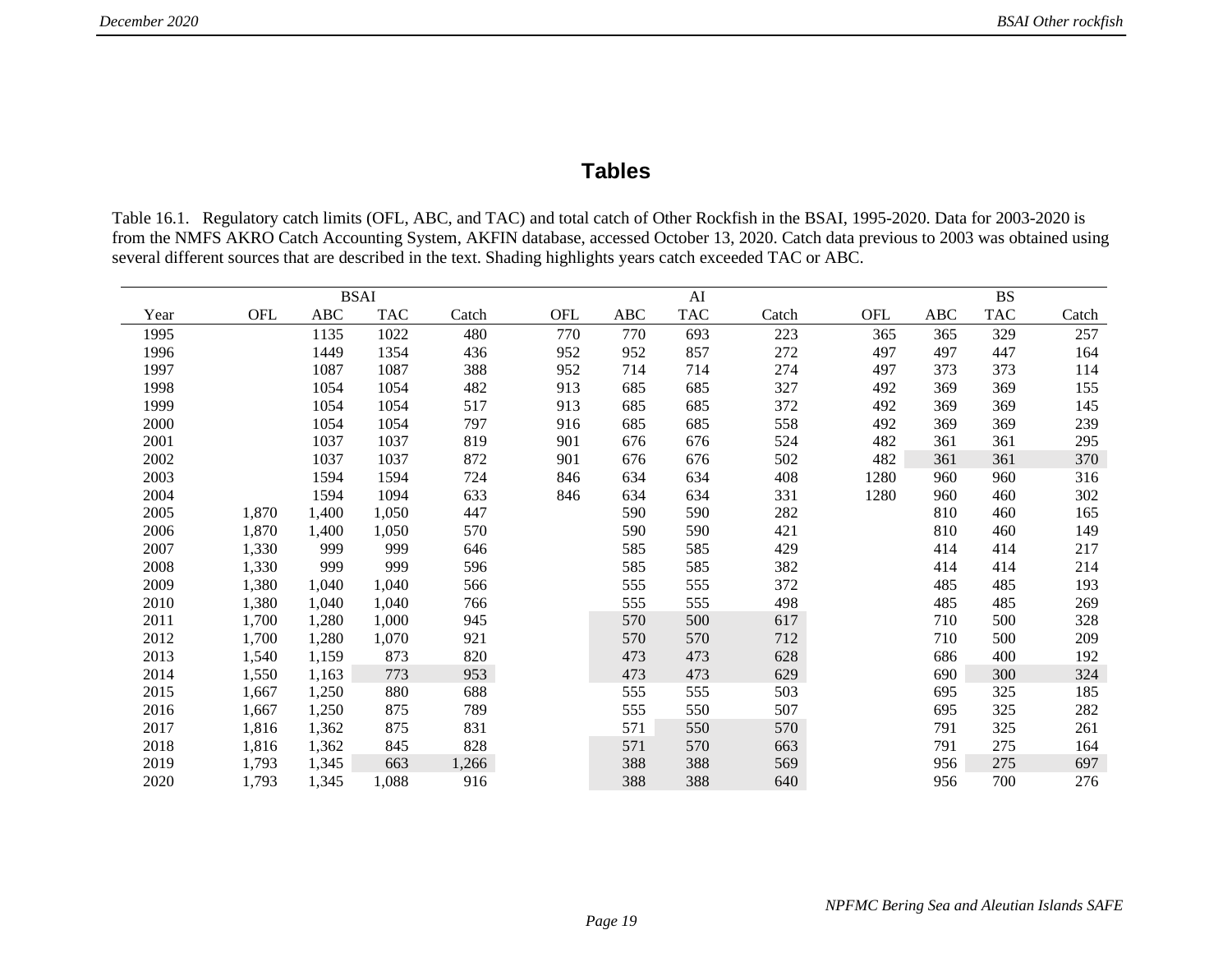|      | Eastern Bering Sea |                          |          | <b>Aleutian Islands</b> |                  |                  |          |       |       |
|------|--------------------|--------------------------|----------|-------------------------|------------------|------------------|----------|-------|-------|
| Year | Foreign            | $\mathrm{JV}$            | Domestic | Total                   | Foreign          | JV               | Domestic | Total | Total |
| 1977 | 52                 | $\boldsymbol{0}$         |          | 52                      | 537              | $\boldsymbol{0}$ |          | 537   | 589   |
| 1978 | 304                | $\boldsymbol{0}$         |          | 304                     | 795              | $\boldsymbol{0}$ |          | 795   | 1,099 |
| 1979 | 281                | $\boldsymbol{0}$         |          | 281                     | 2,053            | $\boldsymbol{0}$ |          | 2,053 | 2,334 |
| 1980 | 566                | $\mathbf{1}$             |          | 567                     | 484              | $\boldsymbol{0}$ |          | 484   | 1,051 |
| 1981 | 337                | $\boldsymbol{0}$         |          | 337                     | 236              | $\boldsymbol{0}$ |          | 236   | 574   |
| 1982 | 365                | $\boldsymbol{0}$         |          | 365                     | 2,057            | $\boldsymbol{0}$ |          | 2,057 | 2,422 |
| 1983 | 208                | 1                        |          | 210                     | 717              | $\overline{4}$   |          | 721   | 931   |
| 1984 | 112                | 7                        |          | 119                     | 57               | 25               |          | 81    | 200   |
| 1985 | 35                 | $\mathbf{1}$             |          | 36                      | $\mathbf{1}$     | 14               |          | 15    | 51    |
| 1986 | $\overline{4}$     | 14                       | 81       | 99                      | $\boldsymbol{0}$ | 10               | 147      | 157   | 256   |
| 1987 | 3                  | $\overline{\mathcal{A}}$ | 535      | 542                     | $\boldsymbol{0}$ | 5                | 138      | 143   | 684   |
| 1988 | $\boldsymbol{0}$   | 3                        | 252      | 254                     | $\boldsymbol{0}$ | 68               | 168      | 237   | 491   |
| 1989 | $\boldsymbol{0}$   | 9                        | 171      | 180                     | $\boldsymbol{0}$ | $\boldsymbol{0}$ | 352      | 352   | 533   |
| 1990 |                    |                          | 395      | 395                     |                  |                  | 822      | 822   | 1,217 |
| 1991 |                    |                          | 239      | 239                     |                  |                  | 313      | 313   | 552   |
| 1992 |                    |                          | 201      | 201                     |                  |                  | 470      | 470   | 671   |
| 1993 |                    |                          | 142      | 142                     |                  |                  | 443      | 443   | 584   |
| 1994 |                    |                          | 123      | 123                     |                  |                  | 272      | 272   | 395   |
| 1995 |                    |                          | 257      | 257                     |                  |                  | 223      | 223   | 479   |
| 1996 |                    |                          | 164      | 164                     |                  |                  | 272      | 272   | 437   |
| 1997 |                    |                          | 114      | 114                     |                  |                  | 274      | 274   | 388   |
| 1998 |                    |                          | 155      | 155                     |                  |                  | 327      | 327   | 482   |
| 1999 |                    |                          | 145      | 145                     |                  |                  | 372      | 372   | 517   |
| 2000 |                    |                          | 239      | 239                     |                  |                  | 558      | 558   | 797   |
| 2001 |                    |                          | 295      | 295                     |                  |                  | 524      | 524   | 819   |
| 2002 |                    |                          | 370      | 370                     |                  |                  | 502      | 502   | 872   |
| 2003 |                    |                          | 316      | 316                     |                  |                  | 408      | 408   | 724   |

Table 16.2. Historical catch (t) of Other Rockfish species from 1977 to 2003 in foreign, joint venture (JV), and domestic fisheries. Data were obtained using several different sources that are described in the text. Data prior to 1990 are on file at the Alaska Fisheries Science Center, 7600 Sand Point Way N.E., Seattle, WA 98115.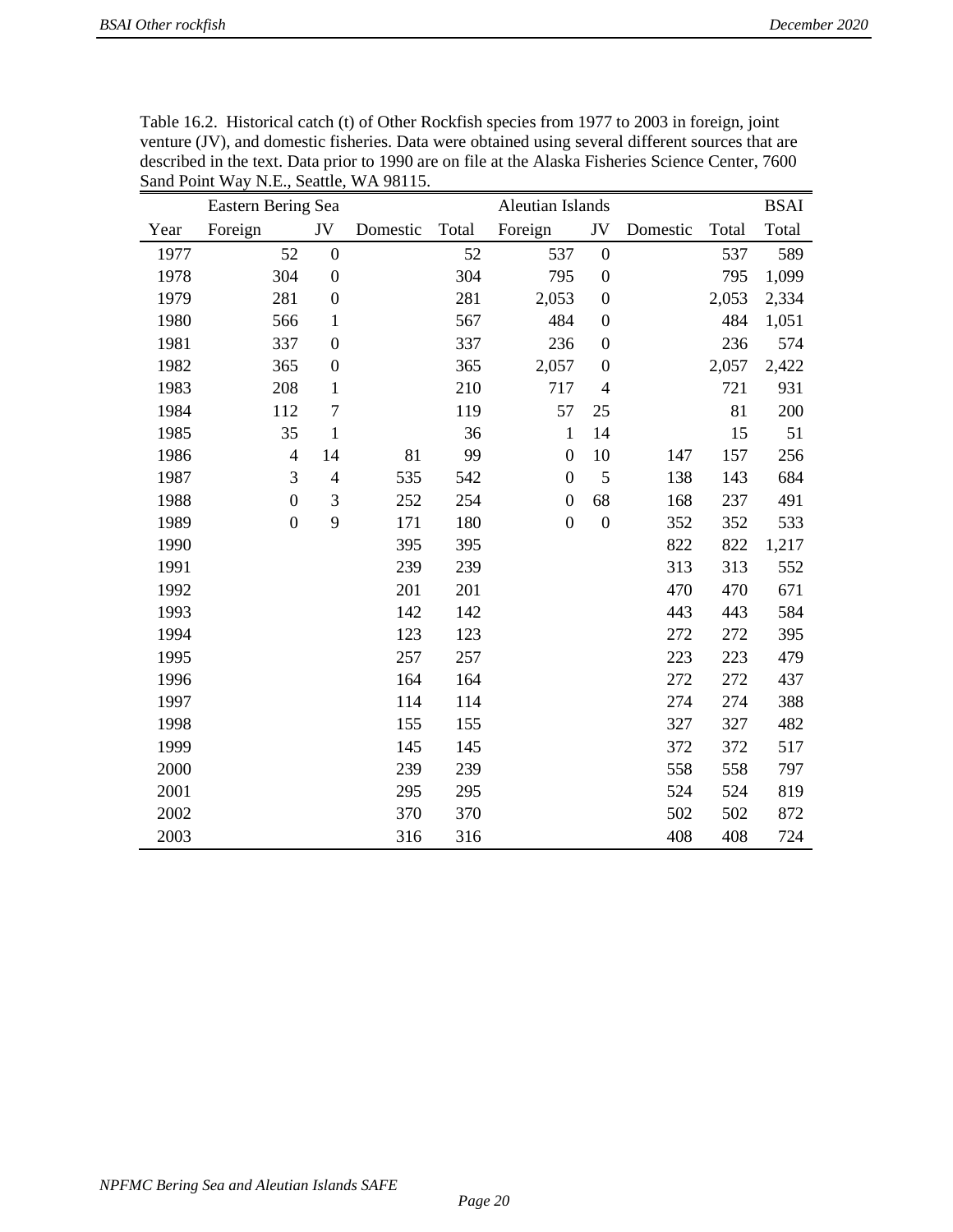| Year    | dusky    | <b>SST</b> | other          | % SST in   | harlequin | yelloweye | redbanded      | redstripe      | black          | other    | Total |
|---------|----------|------------|----------------|------------|-----------|-----------|----------------|----------------|----------------|----------|-------|
|         | rockfish |            | thornyheads    | thornyhead | rockfish  | rockfish  | rockfish       | rockfish       | rockfish       | rockfish | (t)   |
|         |          |            |                | catch      |           |           |                |                |                |          |       |
| 2003    | 151.5    | 129.3      | 47.8           | 73.00%     | 34.5      | 2.4       | 0.2            | 0.9            | 0.2            | 3.2      | 389.6 |
| 2004    | 129.5    | 60.3       | 37             | 62.00%     | 36.9      | 0.9       | 0.2            | 3.1            | 1.4            | 47.9     | 331.2 |
| 2005    | 134.2    | 78.1       | 35.1           | 69.00%     | 14.3      | 5.6       | 0.2            | $\overline{0}$ | $\overline{0}$ | 14.1     | 281.6 |
| 2006    | 161.4    | 118.7      | 39.7           | 74.90%     | 25.2      | 0.4       | 0.1            | 1.7            | 0.1            | 72.2     | 421.6 |
| 2007    | 231.7    | 115.9      | 15.4           | 88.30%     | 39.9      | 0.6       | 1.4            | 0.5            | 0.1            | 23.9     | 429.4 |
| 2008    | 179.8    | 107.4      | 7.8            | 93.20%     | 34.3      | 4.5       | 1              | 0.6            | 3.2            | 43.3     | 382   |
| 2009    | 142      | 131.8      | 10.8           | 92.40%     | 22.8      | 0.2       | 0.4            | $\overline{0}$ | 1.2            | 63       | 372.3 |
| 2010    | 226.2    | 154.8      | 14.9           | 91.20%     | 42.6      | 0.5       | 3.6            | 0.9            | 0.4            | 53.5     | 497.6 |
| 2011    | 380.5    | 152.8      | 10.7           | 93.40%     | 59.3      | 0.3       | 0.7            | $\mathbf{0}$   | 0.1            | 12.4     | 616.8 |
| 2012    | 435.2    | 171.4      | 2.7            | 98.40%     | 51.9      | 0.1       | 3.7            | $\mathbf{0}$   | 0.3            | 46.3     | 711.7 |
| 2013    | 334.4    | 255.5      | 5.1            | 98.10%     | 25.9      | 0.7       | $\mathbf{1}$   | $\mathbf{0}$   | 0.5            | 6.2      | 629.2 |
| 2014    | 349.3    | 241.7      | 9.1            | 96.40%     | 20        | 0.1       | 1.5            | 0.3            | 0.4            | 6.2      | 628.5 |
| 2015    | 294.4    | 150.3      | 2.9            | 98.10%     | 32.7      | 0.1       | 4.3            | $\overline{0}$ | 0.1            | 17.8     | 502.5 |
| 2016    | 337.6    | 130.2      | $\Omega$       | 100.00%    | 36.1      | 1.3       | 0.5            | 0.1            | 0.3            | 0.7      | 506.8 |
| 2017    | 403.6    | 100.7      | 0.8            | 99.20%     | 47.9      | 0.2       | 1.7            | 4.5            | 0.6            | 10.1     | 569.9 |
| 2018    | 570.6    | 90.2       | 1.3            | 98.60%     | 95.4      | 0.8       | 0.9            | $\mathbf{0}$   | 0.3            | 15.3     | 774.8 |
| 2019    | 331.6    | 135        | $\overline{0}$ | 100.00%    | 92.2      | 0.3       | $\overline{2}$ | $\mathbf{0}$   | 0.8            | 7.2      | 569.2 |
| 2020    | 352.6    | 171.1      | 0.3            | 99.80%     | 92.9      |           | 2.2            | 0.3            | $\overline{2}$ | 17.5     | 639.9 |
| Average | 285.9    | 138.6      | 13.4           | 90.30%     | 44.7      | 1.1       | 1.4            | 0.7            | 0.7            | 25.6     | 514.1 |

Table 16.3. Catch (t) of Other Rockfish species in the Aleutian Islands 2003-2020. Source: NMFS AKRO Catch Accounting System, AKFIN database, NMFS AFSC FMA Observer Debriefed Haul and Length tables, accessed Oct.13, 2020.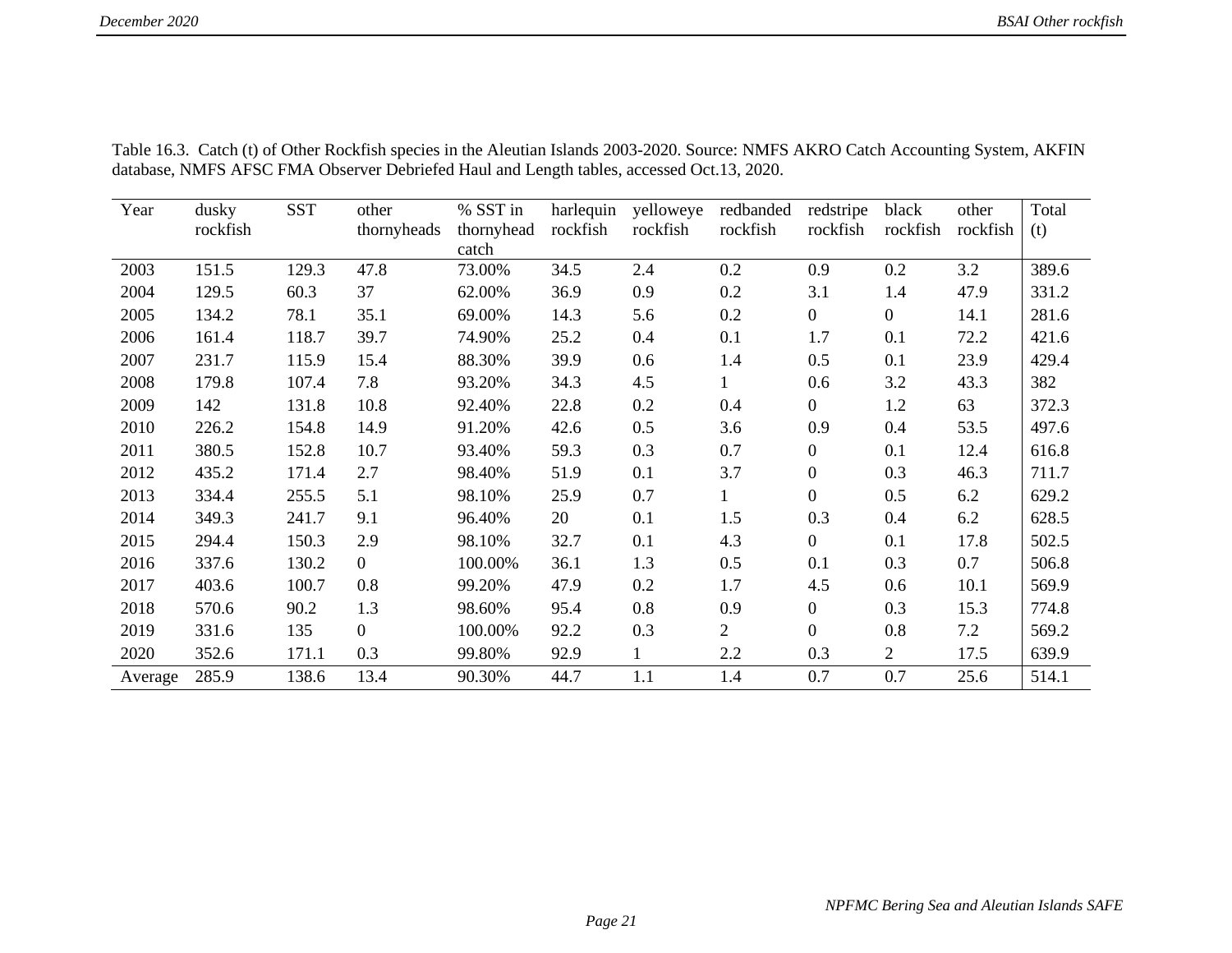| Year    | dusky    | <b>SST</b> | other          | % SST in   | harlequin      | yelloweye | redbanded        | redstripe        | black    | other    | Total |
|---------|----------|------------|----------------|------------|----------------|-----------|------------------|------------------|----------|----------|-------|
|         | rockfish |            | thornyheads    | thornyhead | rockfish       | rockfish  | rockfish         | rockfish         | rockfish | rockfish | (t)   |
|         |          |            |                | catch      |                |           |                  |                  |          |          |       |
| 2003    | 22.2     | 218.9      | 20.8           | 91.30%     | $\overline{0}$ | 1.1       | 17               |                  | 0.3      | 13.6     | 295   |
| 2004    | 31.9     | 224.3      | 17.7           | 92.70%     | 0.4            | 1.4       | 10.4             | $\boldsymbol{0}$ | 0.9      | 15       | 301.9 |
| 2005    | 36.2     | 103        | 15.9           | 86.60%     | 0.2            | 0.7       | 0.3              | $\overline{0}$   | 7.2      | 1.6      | 165.2 |
| 2006    | 46.6     | 89         | 4.3            | 95.40%     | $\overline{0}$ | 1.4       | 0.4              | 0.1              | 0.2      | 6.9      | 148.8 |
| 2007    | 44.9     | 163.1      | 5.1            | 97.00%     | $\overline{0}$ | 1.7       | $\overline{0}$   | $\overline{0}$   | 0.3      | 1.8      | 217.1 |
| 2008    | 15.4     | 179.1      | 7.3            | 96.10%     | $\overline{0}$ |           | $\boldsymbol{0}$ | 0.1              | 2.2      | 9.2      | 214.3 |
| 2009    | 10.2     | 177.6      | 1              | 99.40%     | 0.1            | 1.1       | 0.2              | $\boldsymbol{0}$ | 0.2      | 2.8      | 193.3 |
| 2010    | 33.3     | 199.5      | 7.8            | 96.20%     | 0.3            | 1.4       | 0.5              | $\boldsymbol{0}$ | 1.5      | 23.8     | 268.3 |
| 2011    | 45.8     | 257.8      | 1.2            | 99.50%     | 4.6            | 1.4       | 0.5              | $\overline{0}$   | 3.5      | 13.8     | 328.6 |
| 2012    | 36.1     | 136.1      | 9.2            | 93.70%     | 0.1            | 0.5       | 2.6              | 0.1              | 7.2      | 18.5     | 210.4 |
| 2013    | 33.3     | 142.3      | 3.3            | 97.70%     | 0.6            | 0.7       | 0.2              | $\overline{0}$   | 4.6      | 6.6      | 191.7 |
| 2014    | 42.2     | 246.3      | 3.3            | 98.70%     | 1.5            | 1.5       | 0.1              | 4.6              | 1.8      | 22.8     | 324.3 |
| 2015    | 47.7     | 100.4      | 2.4            | 97.70%     | 2.3            | 1.4       | 0.2              | $\boldsymbol{0}$ | 1.7      | 28.5     | 184.6 |
| 2016    | 36.4     | 210.5      | 9.9            | 95.50%     | 3.1            | 2.5       | 0.1              | $\overline{0}$   | 6.2      | 10.3     | 279.1 |
| 2017    | 30.2     | 211.4      | 1.1            | 99.50%     | 1.7            | 1.3       | 1.6              | 0.3              | 0.8      | 11.6     | 260   |
| 2018    | 38.4     | 148.6      | 0.7            | 99.60%     | 0.5            | 1         | 0.2              | 0.1              | 5.2      | 16.7     | 211.4 |
| 2019    | 87.5     | 594.4      | 1.9            | 99.70%     | 3.4            | 1.3       | 0.6              | 0.1              | 0.7      | 7.3      | 697.2 |
| 2020    | 58.2     | 171.7      | $\overline{0}$ | 100.00%    | 0.2            | 0.8       | $\overline{0}$   | $\overline{0}$   | 11.4     | 33.6     | 275.9 |
| Average | 38.7     | 198.6      | 6.3            | 96.50%     | 1.1            | 1.2       | $\overline{2}$   | 0.4              | 3.1      | 13.6     | 264.8 |

Table 16.4. Catch (t) of Other Rockfish species in the Bering Sea 2003-2020. Source: NMFS AKRO Catch Accounting System, AKFIN database, NMFS AFSC FMA Observer Debriefed Haul and Length tables, accessed Oct.13, 2020.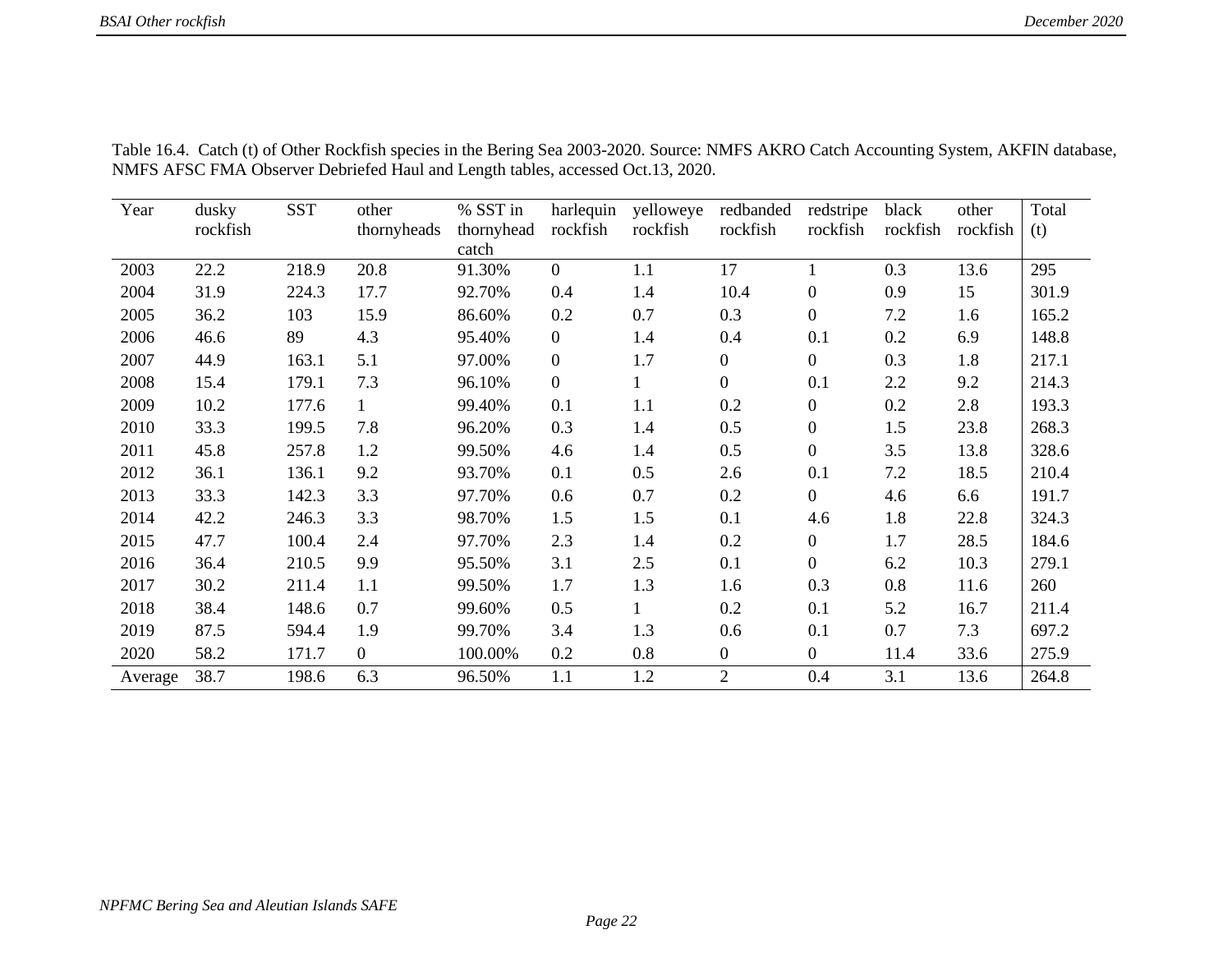| Area       | Year | Discard | Retained | Total catch | % Discarded |
|------------|------|---------|----------|-------------|-------------|
| AI         | 2003 | 187     | 202      | 390         | 48%         |
|            | 2004 | 166     | 165      | 331         | 50%         |
|            | 2005 | 95      | 186      | 282         | 34%         |
|            | 2006 | 177     | 245      | 422         | 42%         |
|            | 2007 | 218     | 212      | 429         | 51%         |
|            | 2008 | 114     | 268      | 382         | 30%         |
|            | 2009 | 116     | 256      | 372         | 31%         |
|            | 2010 | 124     | 373      | 498         | 25%         |
|            | 2011 | 143     | 474      | 617         | 23%         |
|            | 2012 | 99      | 613      | 712         | 14%         |
|            | 2013 | 164     | 465      | 629         | 26%         |
|            | 2014 | 162     | 466      | 629         | 26%         |
|            | 2015 | 84      | 418      | 503         | 17%         |
|            | 2016 | 43      | 464      | 507         | 9%          |
|            | 2017 | 104     | 466      | 570         | 18%         |
|            | 2018 | 197     | 578      | 775         | 25%         |
|            | 2019 | 255     | 315      | 569         | 45%         |
|            | 2020 | 297     | 342      | 640         | 47%         |
| <b>EBS</b> | 2003 | 44      | 251      | 295         | 15%         |
|            | 2004 | 73      | 229      | 302         | 24%         |
|            | 2005 | 21      | 144      | 165         | 13%         |
|            | 2006 | 26      | 123      | 149         | 18%         |
|            | 2007 | 73      | 144      | 217         | 34%         |
|            | 2008 | 70      | 144      | 214         | 33%         |
|            | 2009 | 23      | 170      | 193         | 12%         |
|            | 2010 | 66      | 203      | 268         | 24%         |
|            | 2011 | 50      | 278      | 329         | 15%         |
|            | 2012 | 46      | 165      | 210         | 22%         |
|            | 2013 | 45      | 146      | 192         | 24%         |
|            | 2014 | 68      | 257      | 324         | 21%         |
|            | 2015 | 68      | 117      | 185         | 37%         |
|            | 2016 | 85      | 194      | 279         | 31%         |
|            | 2017 | 57      | 203      | 260         | 22%         |
|            | 2018 | 60      | 151      | 211         | 29%         |
|            | 2019 | 160     | 537      | 697         | 23%         |
|            | 2020 | 101     | 175      | 276         | 37%         |

Table 16.5. Retained and discarded catch of Other Rockfish species from 2003-2020 in the Aleutian Islands and Bering Sea. Accessed October 13, 2020 from the NMFS AKRO Catch Accounting System, AKFIN database.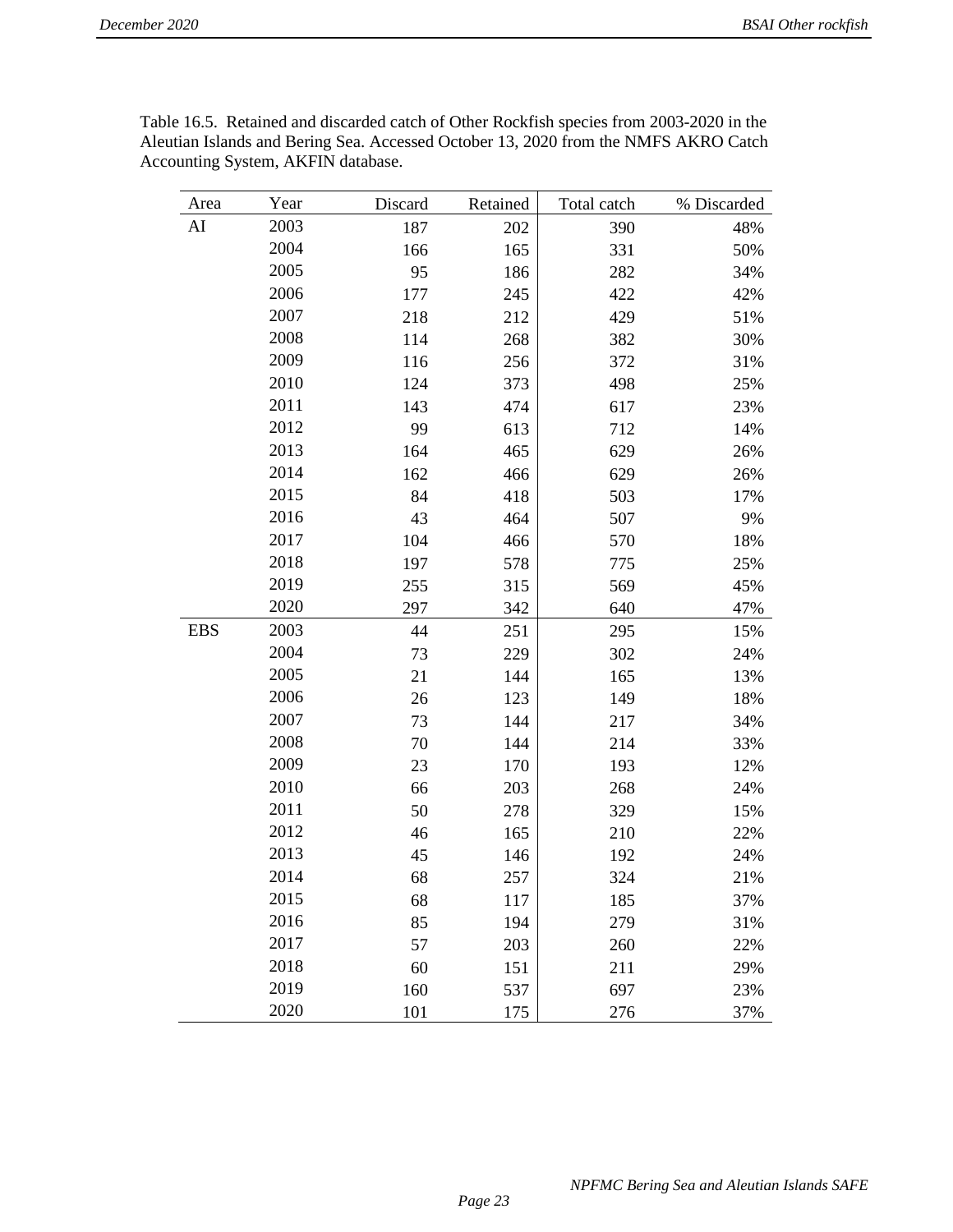Table 16.6. Biomass estimates (t) and CVs (in parentheses) from the standardized time series of Aleutian Islands (AI), Eastern Bering Sea (EBS) shelf, and EBS slope bottom trawl surveys that were used as inputs to the random effects model for the shortspine thornyhead (SST) and non-SST components of the Other Rockfish complex, 1982-2020. The Southern Bering Sea is defined by the International North Pacific Fisheries Commission (INPFC) and is sampled during the AI trawl survey. SST do not occur on the EBS shelf. No surveys occurred in 2020.

| <b>SST</b> |               |               | $non- SST$       |             |               |                  |                  |
|------------|---------------|---------------|------------------|-------------|---------------|------------------|------------------|
| Year       | AI            | S. Bering Sea | <b>EBS</b> Slope | AI          | S. Bering Sea | EBS Shelf        | <b>EBS</b> Slope |
|            |               | (AI survey)   | survey           |             | (AI survey)   | survey           | survey           |
| 1982       |               |               |                  |             |               | $\boldsymbol{0}$ |                  |
| 1983       |               |               |                  |             |               | $\boldsymbol{0}$ |                  |
| 1984       |               |               |                  |             |               | 18 (1.00)        |                  |
| 1985       |               |               |                  |             |               | 36(1.00)         |                  |
| 1986       |               |               |                  |             |               | $\boldsymbol{0}$ |                  |
| 1987       |               |               |                  |             |               | 50(1.00)         |                  |
| 1988       |               |               |                  |             |               | 0                |                  |
| 1989       |               |               |                  |             |               | 0                |                  |
| 1990       |               |               |                  |             |               | 0                |                  |
| 1991       | 6,153(0.24)   | 187 (0.58)    |                  | 494 (0.38)  | 61(0.83)      | 857 (0.94)       |                  |
| 1992       |               |               |                  |             |               | 14(1.00)         |                  |
| 1993       |               |               |                  |             |               | 86 (1.00)        |                  |
| 1994       | 6,244(0.16)   | 1,071(0.52)   |                  | 213(0.61)   | 101(0.49)     | 47 (1.00)        |                  |
| 1995       |               |               |                  |             |               | 76 (0.70)        |                  |
| 1996       |               |               |                  |             |               | 36(1.00)         |                  |
| 1997       | 8,894 (0.18)  | 1,545(0.69)   |                  | 643 (0.68)  | 138 (0.46)    | 126(1.00)        |                  |
| 1998       |               |               |                  |             |               | 538 (0.68)       |                  |
| 1999       |               |               |                  |             |               | 398 (0.75)       |                  |
| 2000       | 10,648(0.19)  | 1,051(0.48)   |                  | 1,276(0.33) | 55 (0.36)     | $\boldsymbol{0}$ |                  |
| 2001       |               |               |                  |             |               | $\boldsymbol{0}$ |                  |
| 2002       | 14,244 (0.20) | 1,012(0.41)   | 16,940(0.12)     | 554 (0.31)  | 99 (0.36)     | $\boldsymbol{0}$ | 38 (0.42)        |
| 2003       |               |               |                  |             |               | 55 (0.70)        |                  |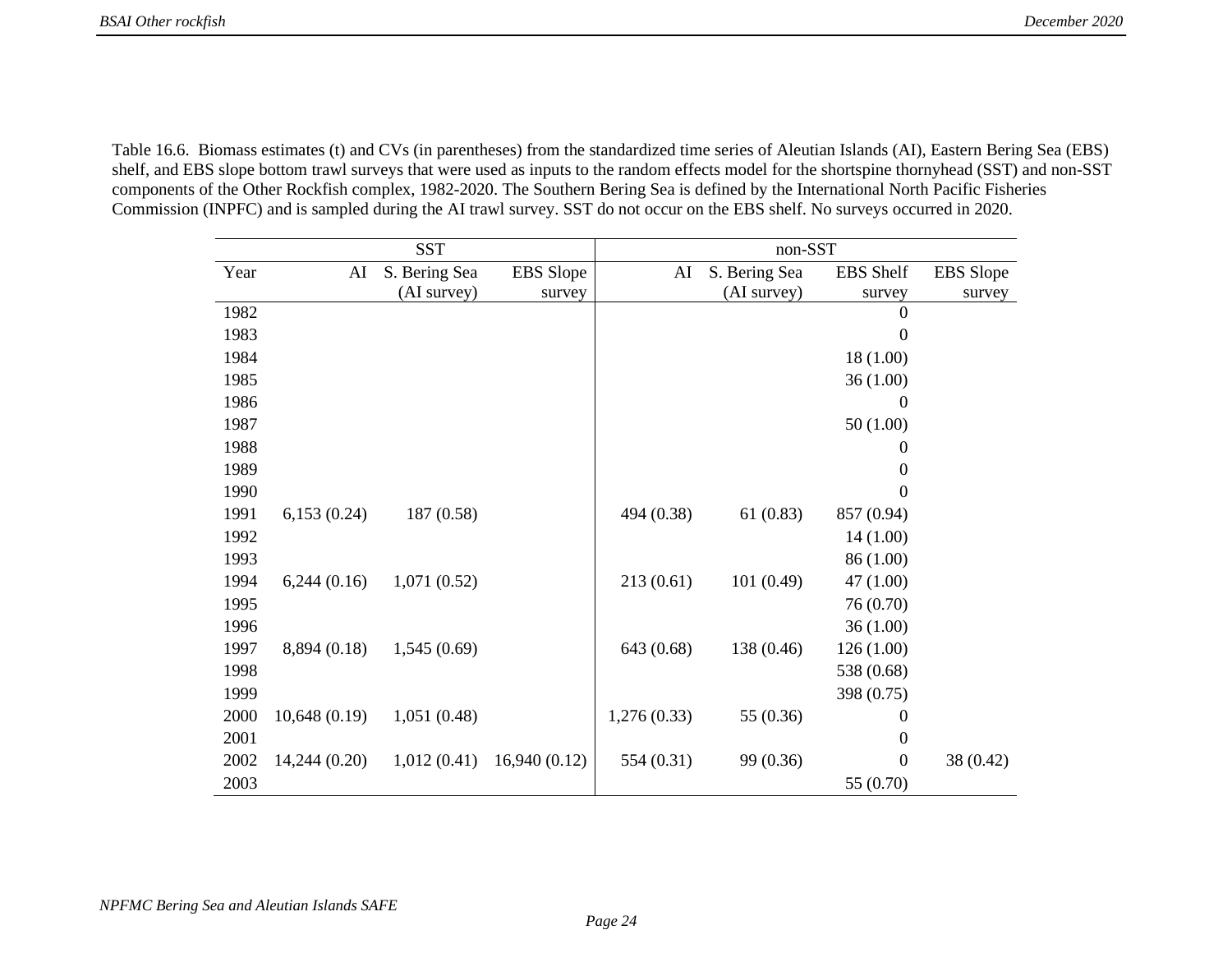| <b>SST</b> |               |               | non-SST          |             |               |                  |                  |
|------------|---------------|---------------|------------------|-------------|---------------|------------------|------------------|
| Year       | AI            | S. Bering Sea | <b>EBS</b> Slope | AI          | S. Bering Sea | <b>EBS</b> Shelf | <b>EBS</b> Slope |
|            |               | (AI survey)   | survey           |             | (AI survey)   | survey           | survey           |
| 2004       | 17,335 (0.19) | 945 (0.56)    | 18,793 (0.09)    | 1,231(0.41) | 5,528 (0.78)  | $\boldsymbol{0}$ | 31(0.35)         |
| 2005       |               |               |                  |             |               | 36(1.00)         |                  |
| 2006       | 17,878 (0.12) | 968 (0.55)    |                  | 6,003(0.88) | 738 (0.95)    | 357(0.85)        |                  |
| 2007       |               |               |                  |             |               | $\mathbf{0}$     |                  |
| 2008       |               |               | 26,055(0.12)     |             |               | $\boldsymbol{0}$ | 27(0.45)         |
| 2009       |               |               |                  |             |               | 122(0.58)        |                  |
| 2010       | 18,075(0.16)  | 1,052(0.73)   | 29,334 (0.12)    | 588 (0.32)  | 120(0.44)     | 57 (0.92)        | 147(0.70)        |
| 2011       |               |               |                  |             |               | 56 (1.00)        |                  |
| 2012       | 14,443 (0.15) | 452 (0.77)    | 29,565(0.11)     | 250(0.30)   | 135(0.57)     | 37 (1.00)        | 52 (0.49)        |
| 2013       |               |               |                  |             |               | 40(1.00)         |                  |
| 2014       | 17,611 (0.24) | 2,567(0.67)   |                  | 5,643(0.81) | 232(0.50)     | 28(1.00)         |                  |
| 2015       |               |               |                  |             |               | 143 (1.00)       |                  |
| 2016       | 16,541(0.16)  | 1,607(0.53)   | 35,948 (0.11)    | 1,765(0.33) | 218 (0.54)    | 20(1.00)         | 30(0.33)         |
| 2017       |               |               |                  |             |               | 169(0.73)        |                  |
| 2018       | 13,216 (0.20) | 1,605(0.68)   |                  | 914 (0.32)  | 1,638(0.77)   | 1,593(0.70)      |                  |
| 2019       |               |               |                  |             |               | $\theta$         |                  |
| 2020       |               |               |                  |             |               |                  |                  |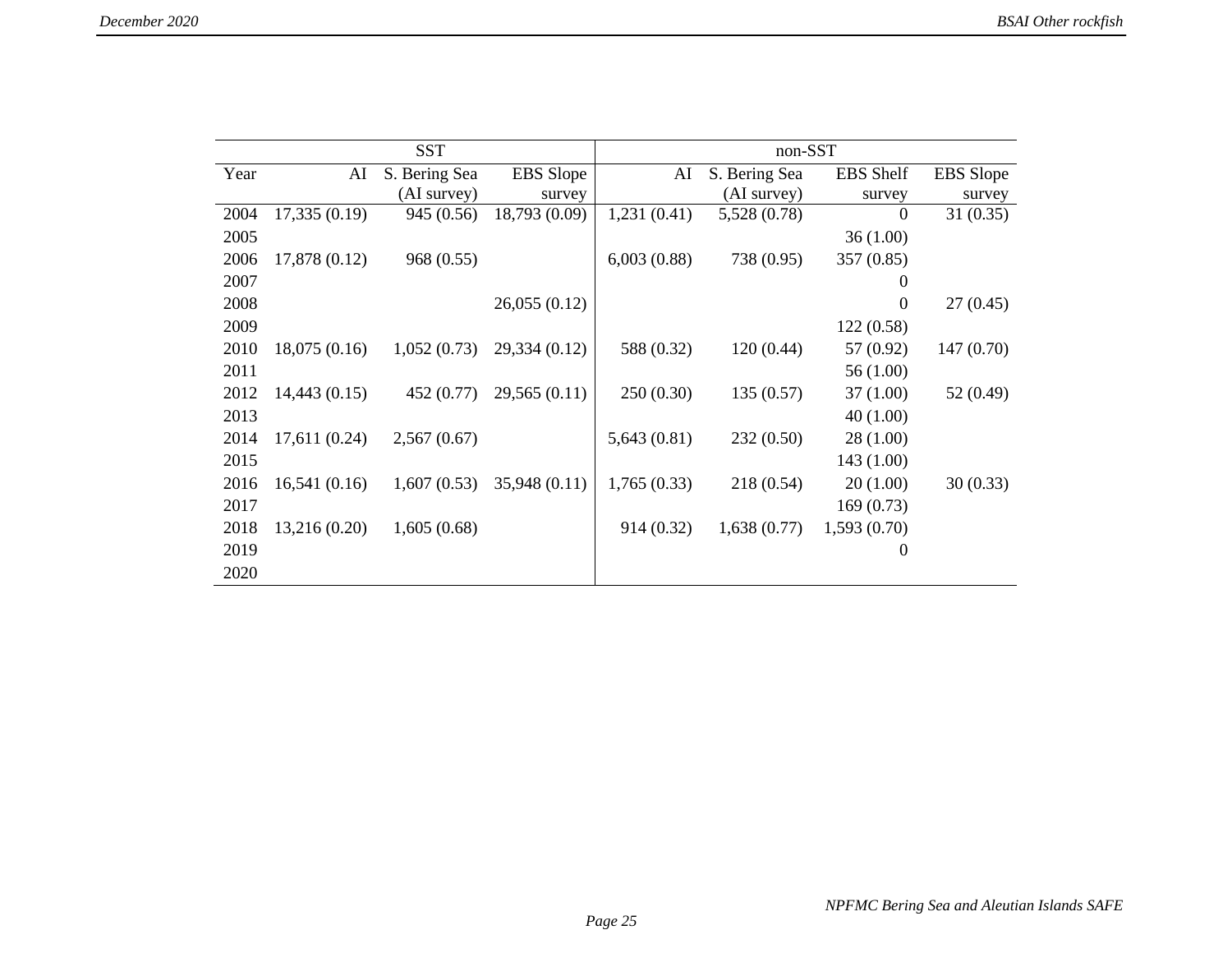

Figure 16.1. Upper panel: Map of aggregated catch of all Other Rockfish in the Bering Sea and Aleutian Islands (BSAI) by NMFS reporting area, 2003-2020. Lower panel: Annual catches of shortspine thornyhead (SST) and non-SST rockfish by dominant fishery and gear type for the NMFS reporting areas with the greatest catch. Source: NMFS AKRO Catch Accounting System, AKFIN database, as of October 13, 2020\*.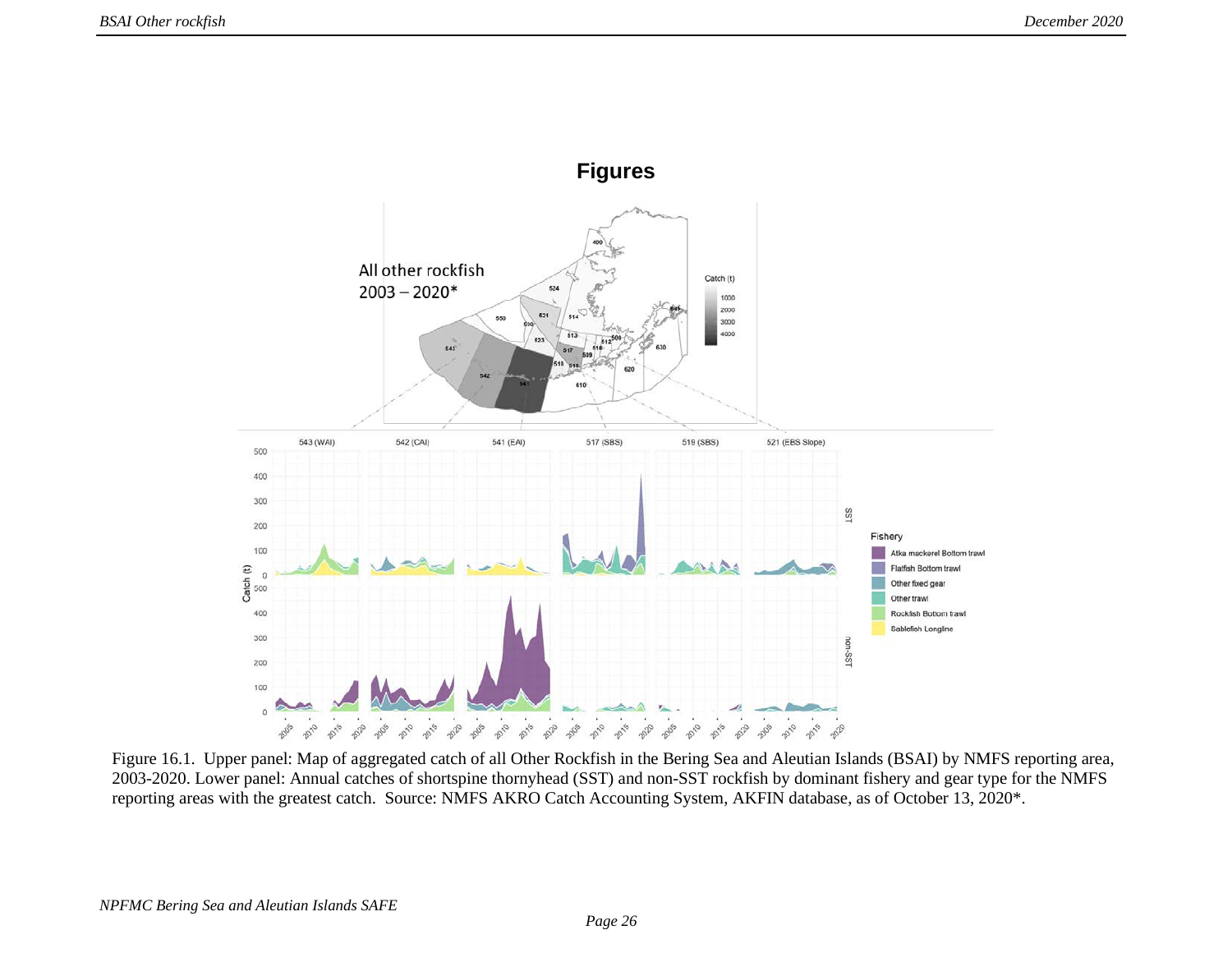

Figure 16.2. Shortspine thornyhead length frequency data from the AI trawl survey (grey) and BSAI fishery (teal), 2002-2019. Fishery data source: NMFS AFSC FMA Observer Debriefed Haul and Length tables.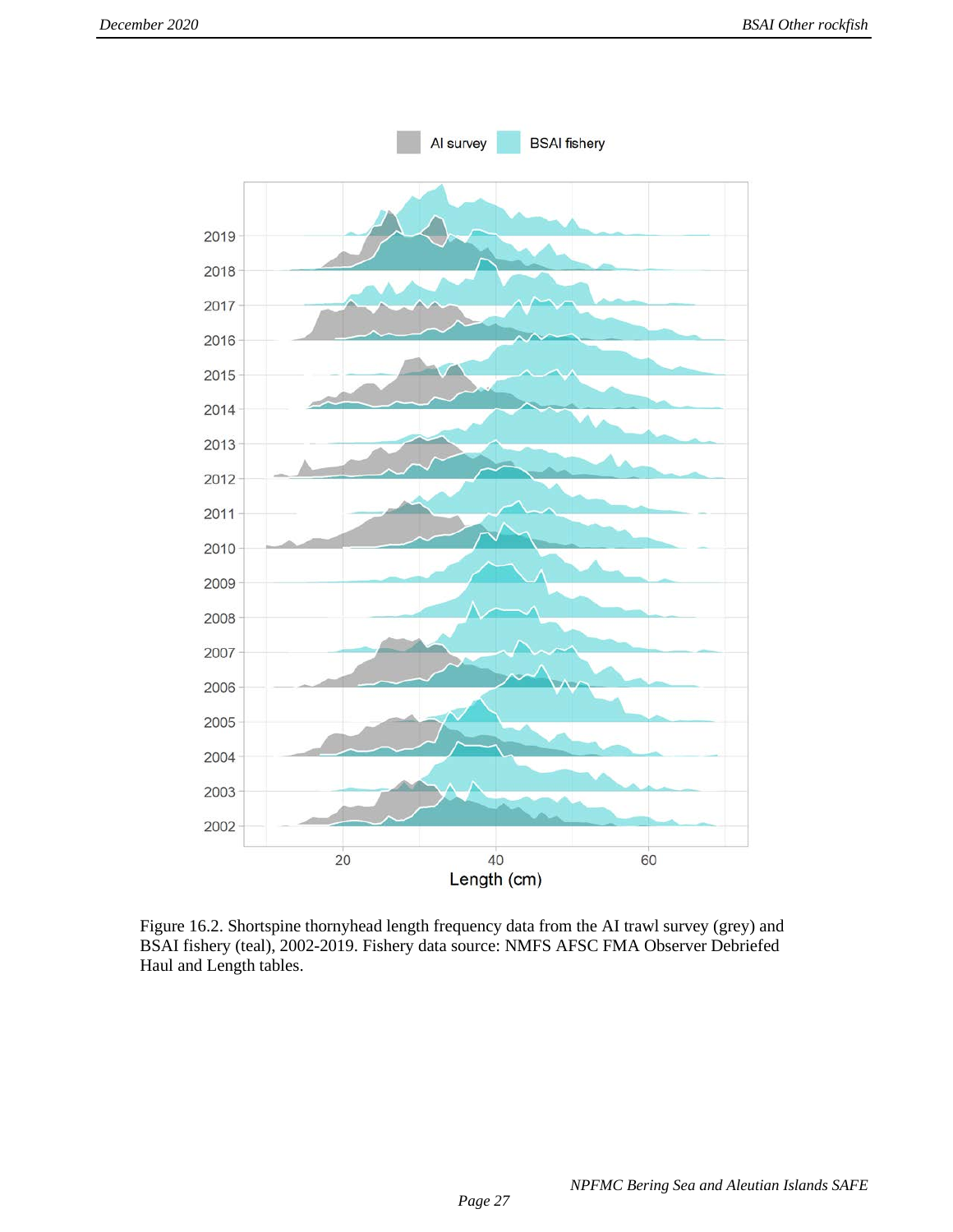

Figure 16.3. Dusky rockfish length frequency data from the AI trawl survey (grey) and fishery (teal), 2002-2019. Fishery data source: NMFS AFSC FMA Observer Debriefed Haul and Length tables.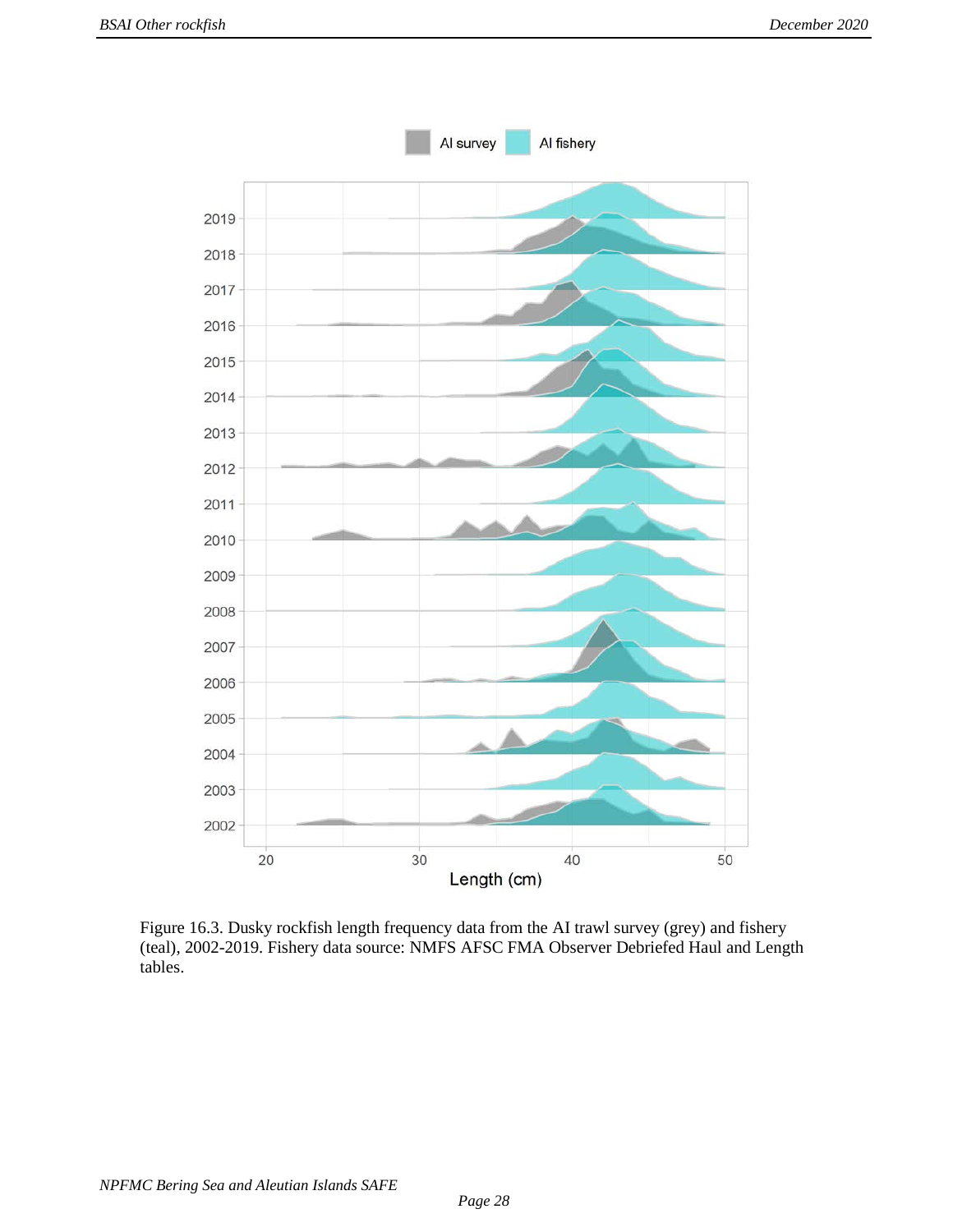

Figure 16.4. Random effects model fits (grey lines) to survey biomass (black points) for the shortspine thornyhead (SST) component of the Other Rockfish complex in the Eastern Bering Sea (EBS) slope, Aleutian Islands (AI), and Southern Bering Sea (SBS) regions. Shaded regions and error bars show 95% confidence intervals for the model fits and survey biomass data, respectively. There are no SST in the EBS shelf. The SBS is defined by the International North Pacific Fisheries Commission (INPFC) and is sampled during the Aleutian Islands (AI) survey. Note the difference in *y*-axis scales.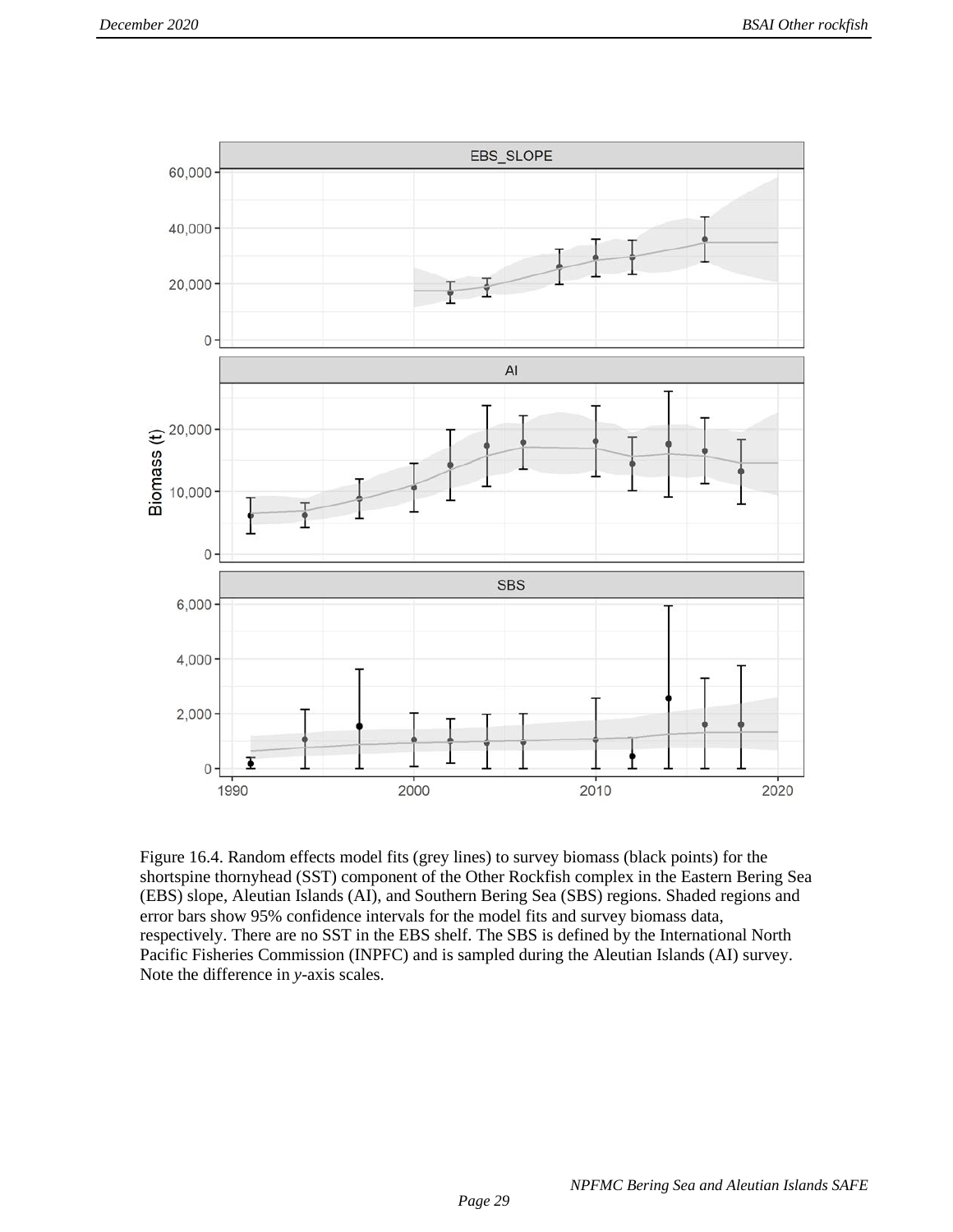

Figure 16.5. Random effects model fits (grey lines) to survey biomass (black and red points) for the non-shortspine thornyhead (non-SST) component of the Other Rockfish complex in the Aleutian Islands (AI), Southern Bering Sea (SBS), Eastern Bering Sea (EBS) shelf, and EBS slope regions. Shaded regions and error bars show 95% confidence intervals for the model fits and survey biomass data, respectively. Red points highlight years with zero observations. The SBS is defined by the International North Pacific Fisheries Commission (INPFC) and is sampled during the Aleutian Islands (AI) survey. Note the difference in *y*-axis scales.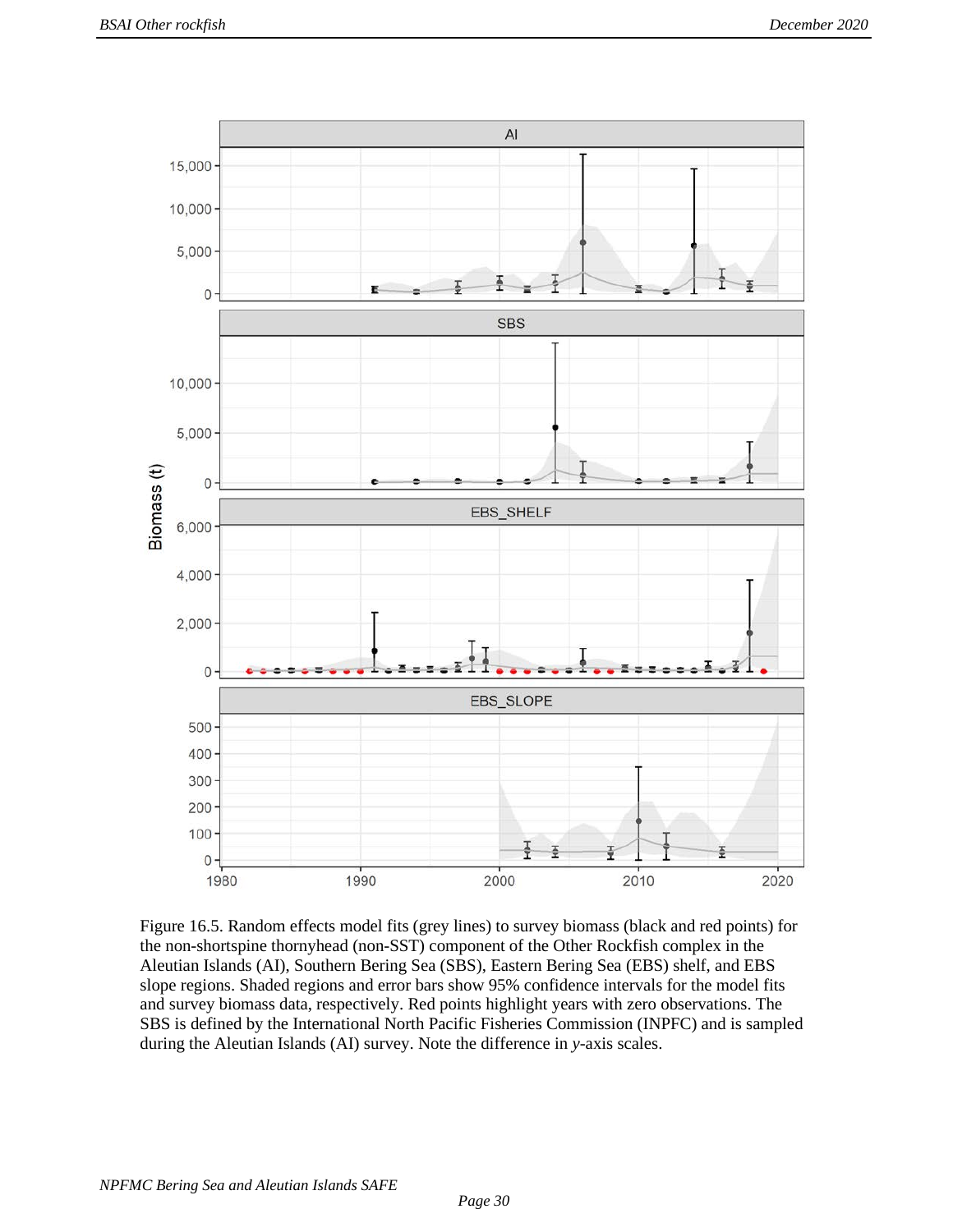

Figure 16.6. Survey biomass of non-SST (all Other Rockfish except shortspine thornyhead, SST) in the Aleutian Islands (AI), Southern Bering Sea (SBS), Eastern Bering Sea (EBS) shelf, and EBS slope regions. The SBS is defined by the International North Pacific Fisheries Commission (INPFC) and is sampled during the Aleutian Islands (AI) survey. Note the difference in *y*-axis scales.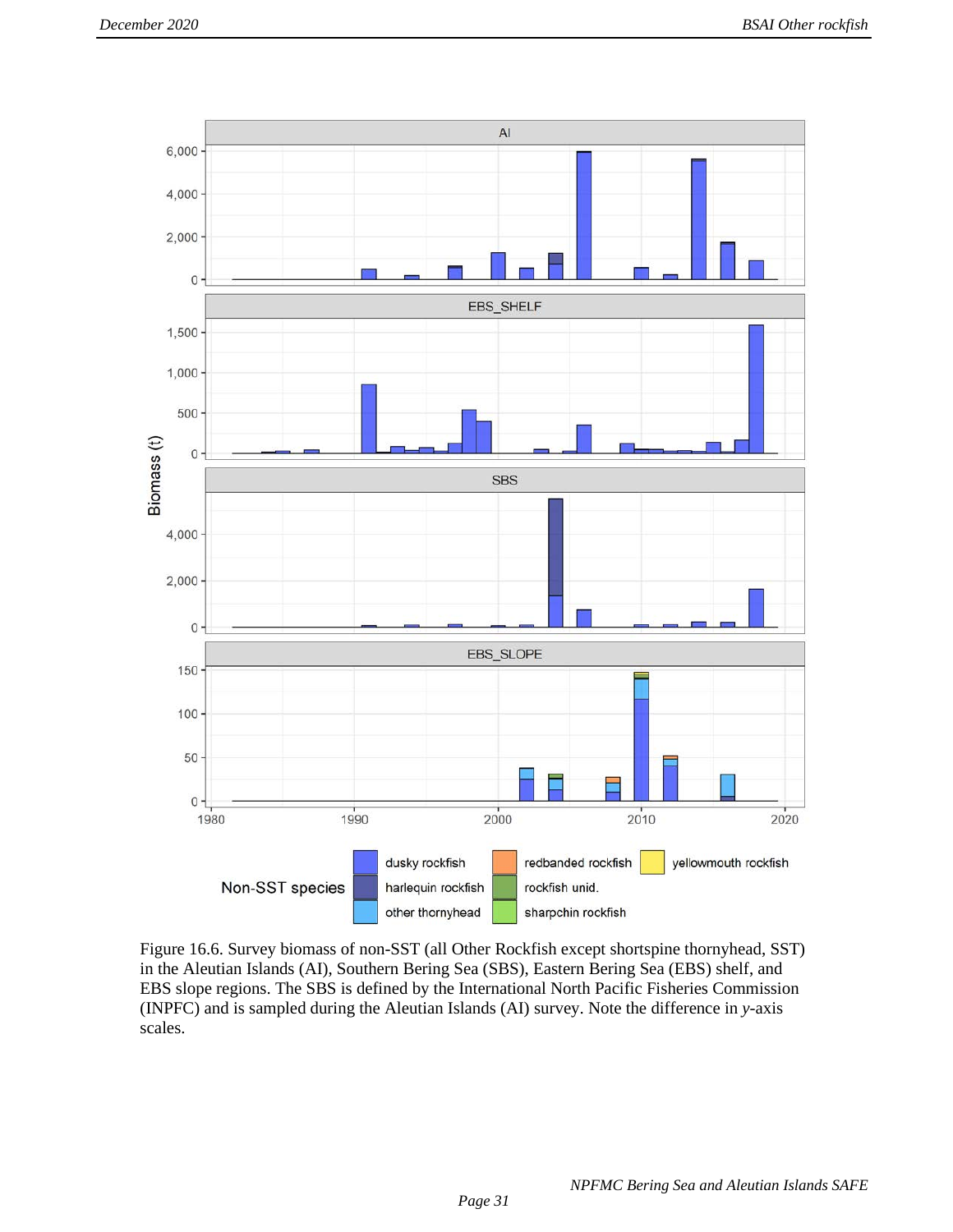

Figure 16.7. Combined biomass estimates (solid black line) with 95% confidence intervals (shaded region) from the random effects models by Aleutian Islands (AI), Eastern Bering Sea (EBS), shortspine thornyhead (SST), and non-SST. Note the difference in *y*-axis scales.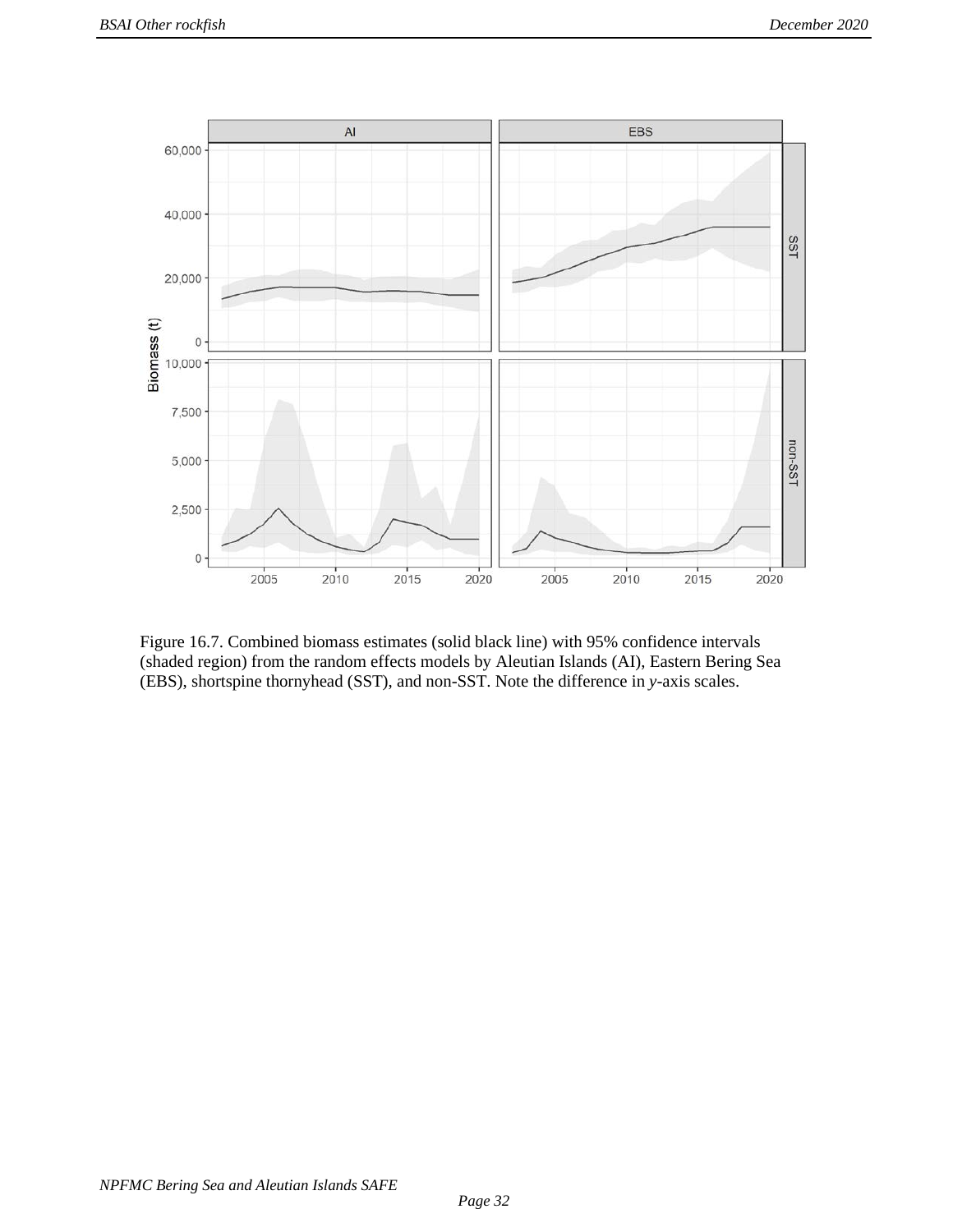

Figure 16.8. Exploitation rates (catch/biomass ratio) for the shortspine thornyhead (SST) and non-SST components of the Other Rockfish complex in the Aleutian Islands (AI) and the Eastern Bering Sea (EBS). The red dotted line highlights the point beyond which catch exceeds estimated biomass. Catch data for 2003-2020 is from the NMFS AKRO Catch Accounting System, AKFIN database, accessed October 13, 2020. Note the difference in *y*-axis scales.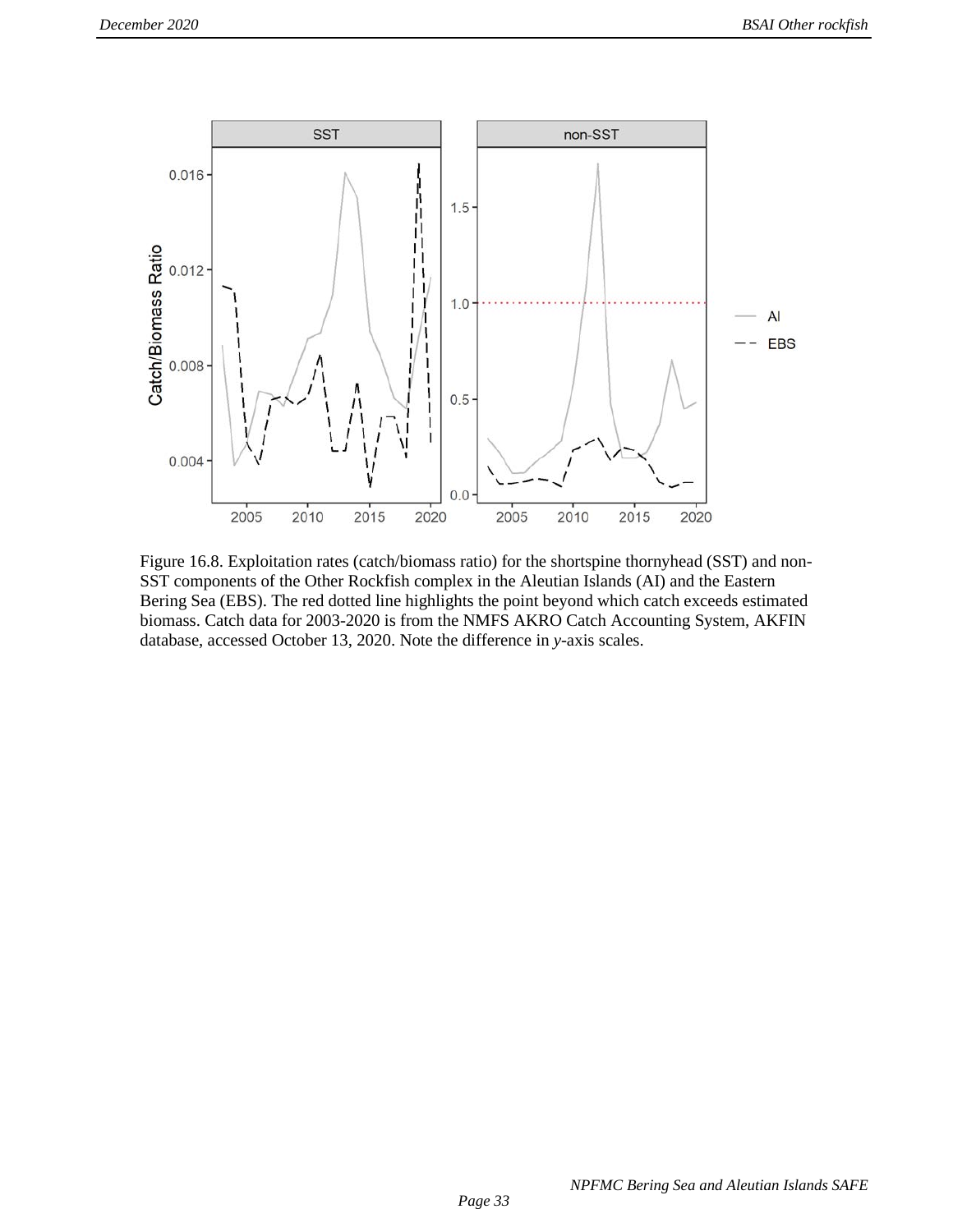

Figure 16.9. A comparison of observed catch relative to OFLs and ABCs if they were specified by species/species group and area for shortspine thornyhead (SST) and non-SST components of the Other Rockfish complex in the Aleutian Islands (AI) and the Eastern Bering Sea (EBS). Currently, a single OFL is specified for all Other Rockfish (SST and non-SST combined). The Other Rockfish ABC is apportioned to the AI and EBS.